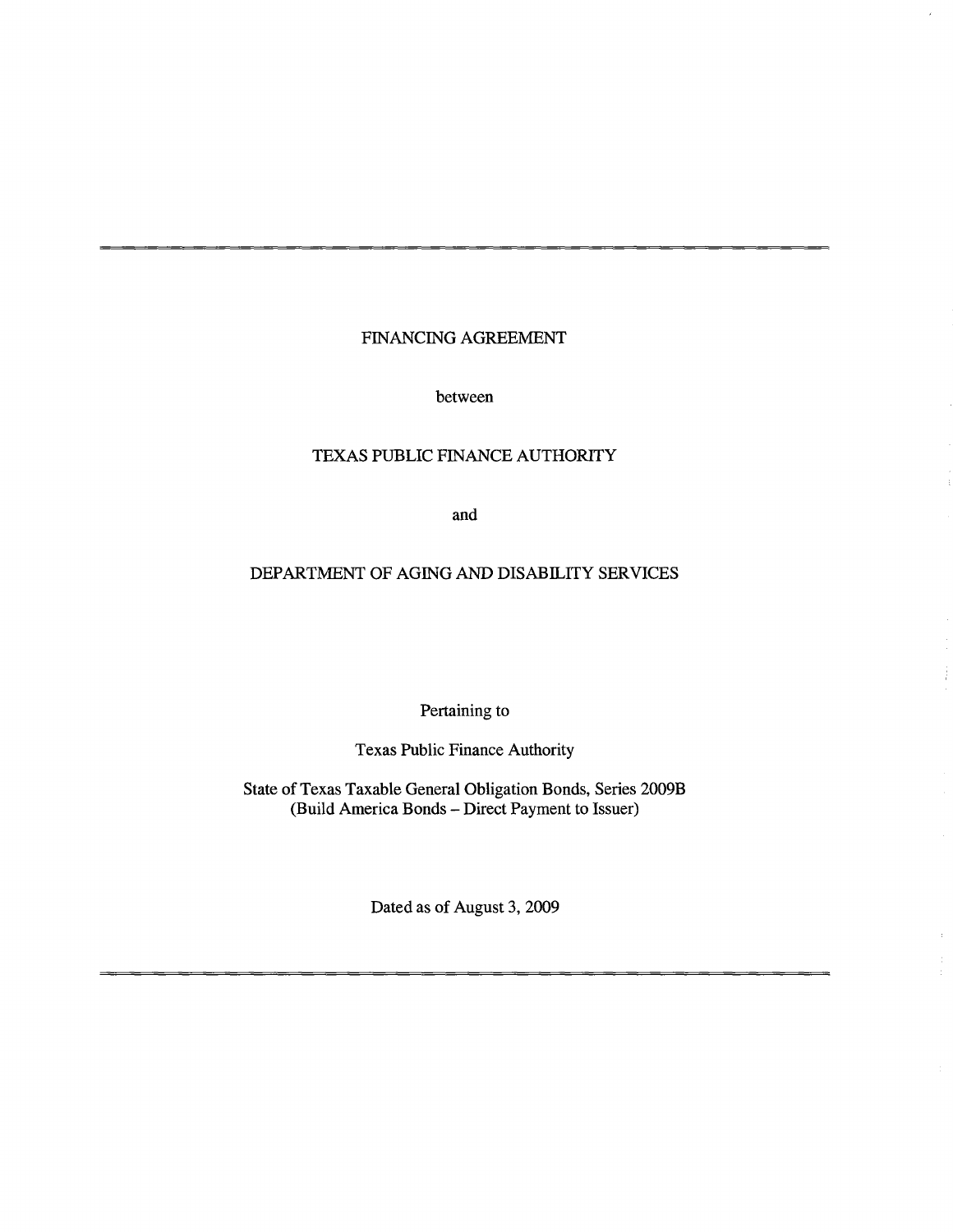# **TABLE OF CONTENTS**

Page Number

### **ARTICLE I**

### DEFINITIONS AND OTHER PRELIMINARY MATTERS

#### **ARTICLE II**

#### GENERAL REPRESENTATIONS AND WARRANTIES

# **ARTICLE III**

 $\sim$ 

 $\sim$ 

# THE PROJECT

#### ARTICLE IV

#### THE BONDS

#### **ARTICLE V**

### PARTICULAR AGREEMENTS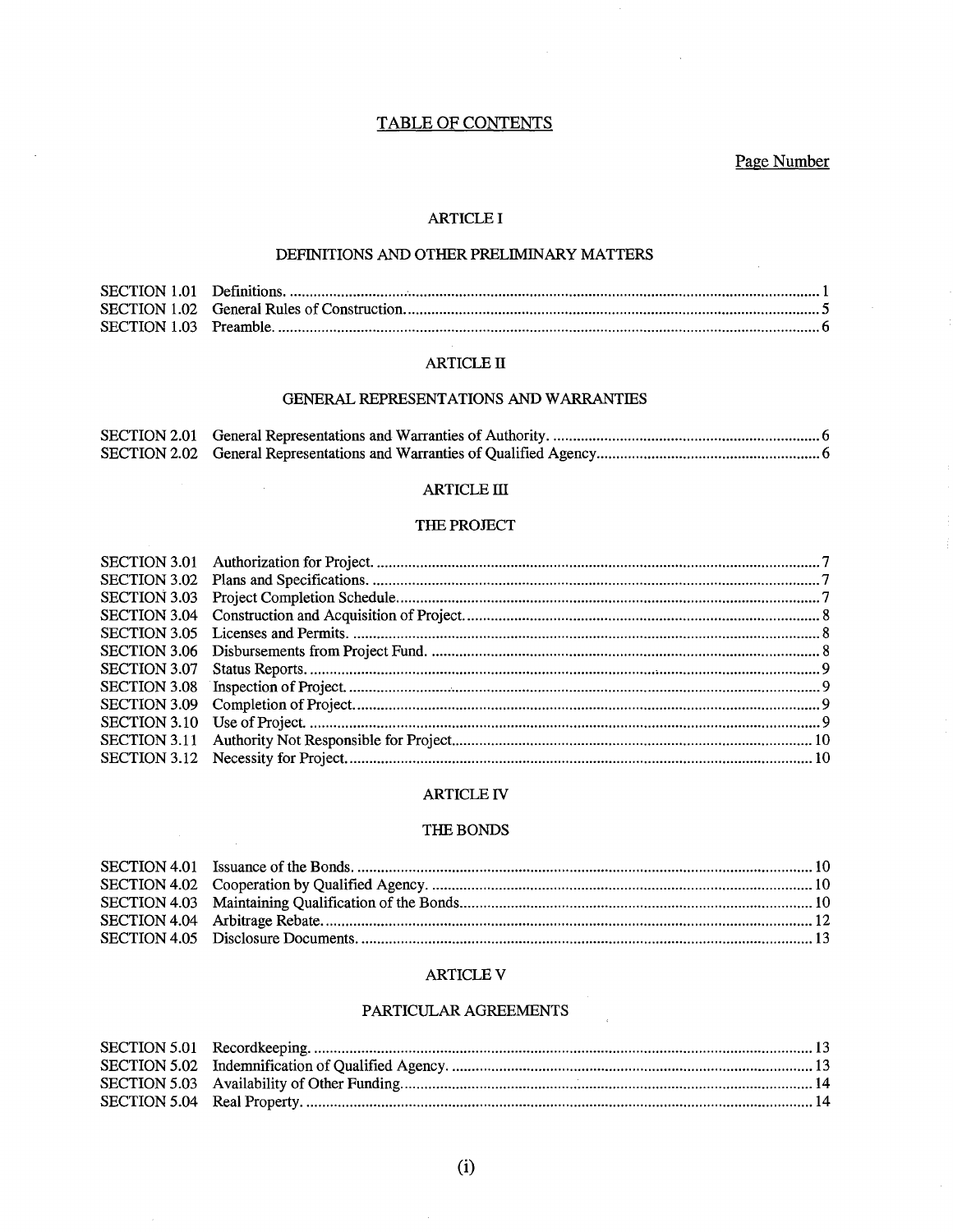# ARTICLE VI

# MISCELLANEOUS PROVISIONS

 $\frac{1}{2} \frac{1}{2} \frac{1}{2} \frac{1}{2} \frac{1}{2}$ 

 $\label{eq:2.1} \frac{1}{\sqrt{2}}\sum_{i=1}^n\frac{1}{\sqrt{2\pi}}\sum_{i=1}^n\frac{1}{\sqrt{2\pi}}\sum_{i=1}^n\frac{1}{\sqrt{2\pi}}\sum_{i=1}^n\frac{1}{\sqrt{2\pi}}\sum_{i=1}^n\frac{1}{\sqrt{2\pi}}\sum_{i=1}^n\frac{1}{\sqrt{2\pi}}\sum_{i=1}^n\frac{1}{\sqrt{2\pi}}\sum_{i=1}^n\frac{1}{\sqrt{2\pi}}\sum_{i=1}^n\frac{1}{\sqrt{2\pi}}\sum_{i=1}^n\frac{$ 

| EXHIBIT A        | Description of the Project               |
|------------------|------------------------------------------|
| <b>EXHIBIT B</b> | Project Completion Schedule              |
| <b>EXHIBIT C</b> | Governmental Project Approvals           |
| <b>EXHIBIT D</b> | Form of Disbursement Certificate         |
| <b>EXHIBIT E</b> | Monthly Status Report Information        |
| <b>EXHIBIT F</b> | Form of Project Completion Certificate   |
| <b>EXHIBIT G</b> | Form of Project Substitution Certificate |
|                  |                                          |

 $\mathcal{A}$ 

 $\sim 10^{11}$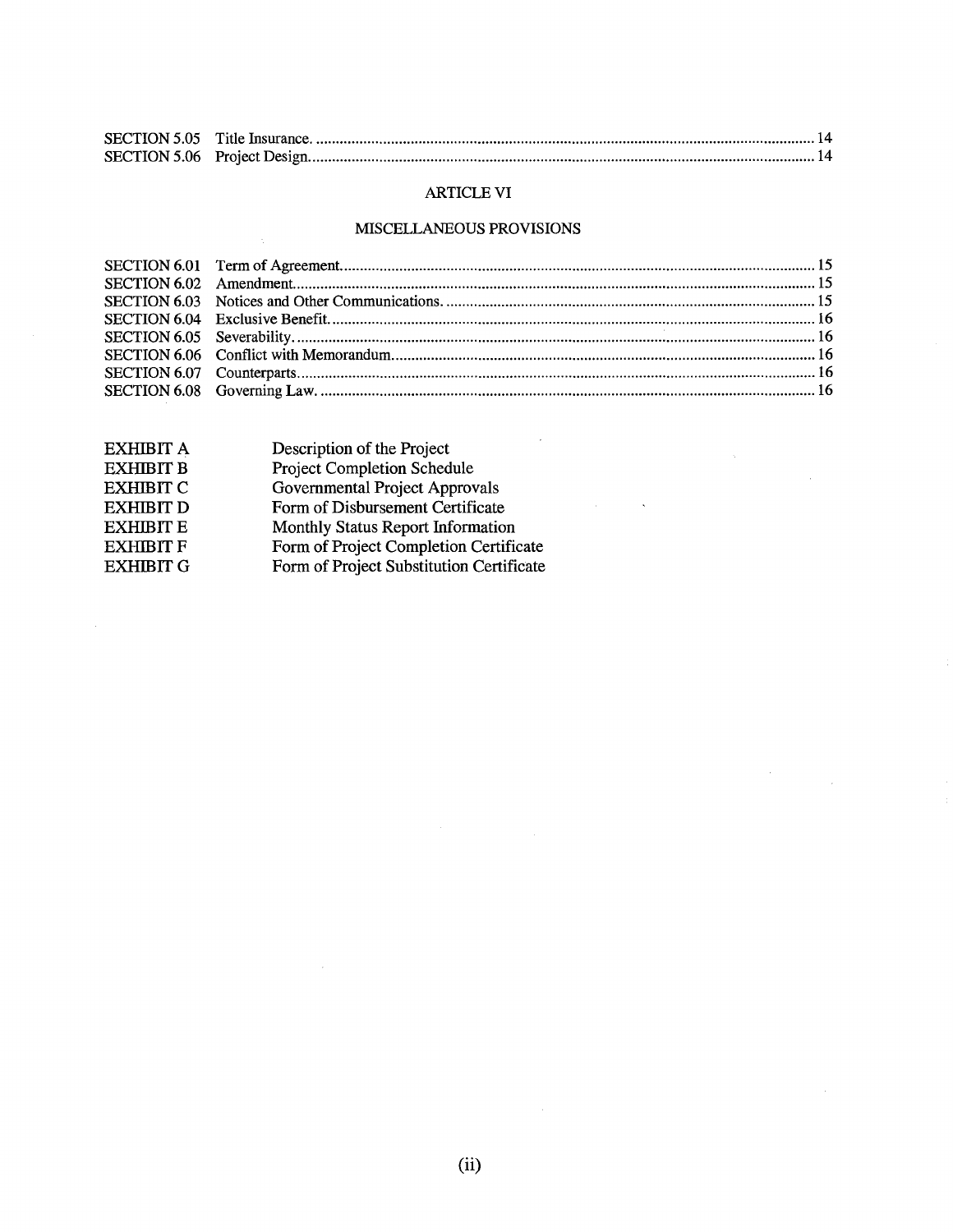### FINANCING AGREEMENT

FINANCING AGREEMENT, dated as of August 3, 2009, between the TEXAS PUBLIC FINANCE AUTHORITY (the "Authority") and the DEPARTMENT OF AGING AND DISABILITY SERVICES (the "Qualified Agency") to provide for the financing of certain projects related to the Texas Public Finance Authority State of Texas Taxable General Obligation Bonds, Series 2009B (Build America Bonds - Direct Payment to Issuer) (the "Bonds") issued pursuant to a resolution adopted by the Board of Directors of the Authority on August 3, 2009 (the "Resolution");

#### WITNESSETH:

WHEREAS, the Authority is authorized to provide financing of certain projects (hereinafter defined) for certain agencies of the State of Texas through the issuance of the Bonds. Pursuant to certain provisions of the Texas Constitution and other statutory and regulatory authorities including, but not limited to, Article III, Sections 50-f and 50-g of the Texas Constitution, Chapters 1201, 1232, and 1371 Texas Government Code, and any regulations promulgated by the Authority thereunder (collectively, the "Authorizing Law");

WHEREAS, one or more projects of the Qualified Agency have been authorized in appropriations by the Legislature of the State of Texas;

WHEREAS, the parties desire to provide for the financing by the Authority of certain projects for the Qualified Agency;

NOW, THEREFORE, in consideration of the premises, the parties hereto agree as follows:

# ARTICLE I

#### DEFINITIONS AND OTHER PRELIMINARY MATTERS

SECTION 1.01 Definitions.

Except as otherwise provided in this Financing Agreement, the capitalized terms in this Financing Agreement shall have the meanings specified in this section unless the context requires otherwise.

*Agency Act* -Chapters 531, Texas Health and Safety Code, as amended.

*Appropriation Act* – HB1, Article IX, Acts 80<sup>th</sup> Legislature, R.S. (2007), and any other act of the Legislature appropriating funds for the Project to the Qualified Agency.

*Authority* - the Texas Public Finance Authority or any successor thereto.

*Authority Regulations* - the regulations of the Authority in Part X, Title 34, Texas Administrative Code.

*Authorized Agency Representative* - the chief administrative officer of the Qualified Agency or any member of the staff of the Qualified Agency designated by the chief administrative officer or by the governing body of the Qualified Agency as an authorized representative.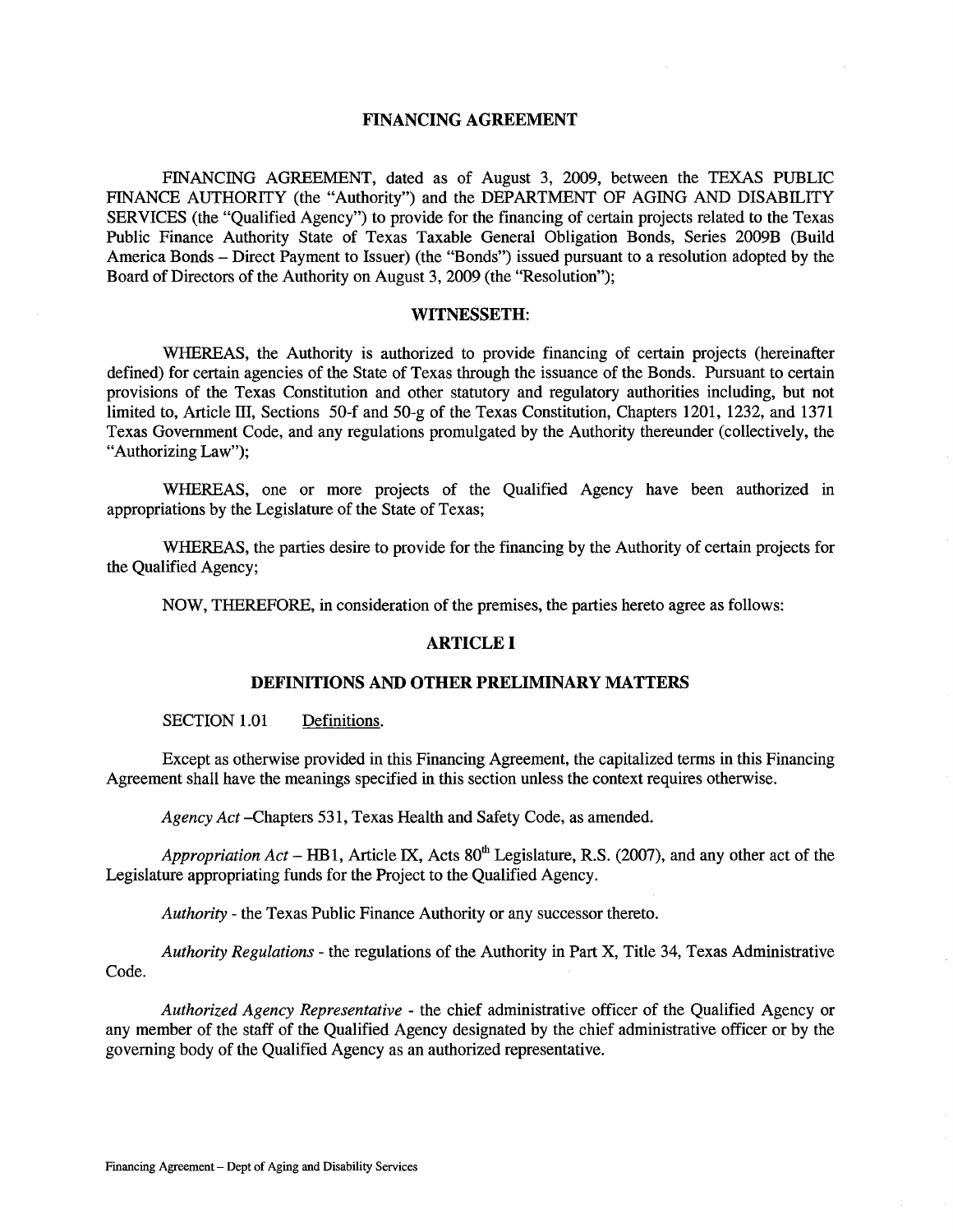*Authorizing Law* - means the "Authorizing Law" as defined in the preamble of this Financing Agreement.

*Available Construction Proceeds* - means Proceeds other than Proceeds used to refund the obligations refunded by the Bonds (if any) and to pay issuance costs. For purposes of determining compliance with the spending requirements as of the end of each of the first three spending periods, available construction proceeds include the amount of future earnings that the Qualified Agency reasonably expected as of the issue date.

*Board* - the Board of Directors of the Authority.

*Bond Counsel* - any law firm or firms experienced in matters relating to the issuance of taxexempt obligations, which firm or firms are engaged by the Authority to render services to the Authority as bond counsel.

*Bonds* - the *"Texas Public Finance Authority State of Texas Taxable General Obligation Bonds, Series 2009B (Build America Bonds- Direct Payment to Issuer)"* authorized by the Resolution.

*Business Day* - any day on which the Comptroller is open for business, and:

(1) while the Authority is the Paying Agent/Registrar, on which the Authority is open for business at its principal business office; or

(2) while a Person other than the Authority is the Paying Agent/Registrar, on which financial institutions in the city where the principal corporate trust office of the Paying Agent/Registrar is located are not authorized by law or executive order to close.

*Capital Expenditures-* means the (a) costs of a type that are, at the time the expenditure is paid with respect to the property, properly chargeable to capital account (or would be so chargeable with a proper election or with the application of the definition of placed in service under section 1.150-2(c) of the Regulations) under general federal income tax principles, including costs incurred to acquire, construct, or improve land, buildings, and equipment, and (b) interest on the Bonds that would properly be chargeable to the capital account for the Qualified Agency's financed property in accordance with section 263A of the Code for the production period commencing on the date the interest commenced to accrue with respect to the costs of a particular item of property and ending on (i) in the case of real property, the date on which the development or construction work on such property was completed, and (ii) in the case of personal property, the later of the date on which such item of property was installed or first put in use.

*Closing* - with respect to the Bonds, the concurrent delivery of such Bonds to, or upon the order of, the initial purchaser in exchange for payment therefor.

*Closing Date* - the date of the Closing.

*Code-* the Internal Revenue Code of 1986, as amended, by all legislation, if any, enacted on or before the date on which the Bonds are issued.

*Comptroller* - the Comptroller of Public Accounts of the State of Texas or any successor thereto, including the individual elected to serve as Comptroller of the State, the Deputy Comptroller or such other official designated by law to serve or act in the capacity of the Comptroller.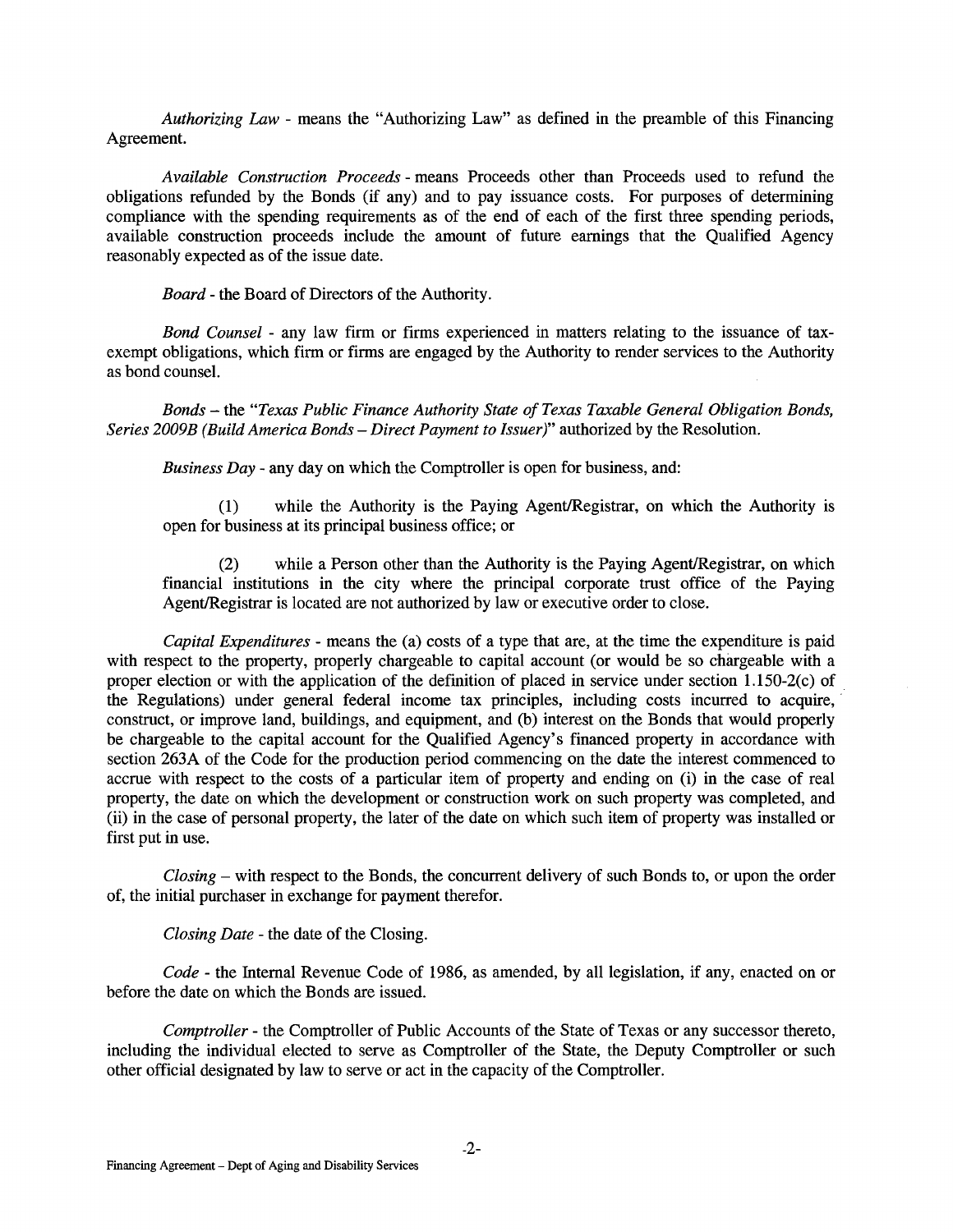*Construction Expenditures* - means Capital Expenditures that are allocable to the cost of real property or constructed personal property. Except as provided below, construction expenditures do not include expenditures for acquisitions of interests in land or other existing real property. Expenditures are not for the acquisition of an interest in existing real property other than land if the contract between the seller and the Qualified Agency requires the seller to build or install the property (e.g., a turnkey contract), but only to the extent that the property has not been built or installed at the time the parties enter into the contract. Constructed personal property means tangible personal property (or, if acquired pursuant to a single acquisition contract, properties) or specially developed computer software if: (i) A substantial portion of the property or properties is completed more than 6 months after the earlier of the date construction or rehabilitation commenced and the date the Qualified Agency entered into an acquisition contract; (ii) based on the reasonable expectations of the Qualified Agency, if any, or representations of the person constructing the property, with the exercise of due diligence, completion of construction or rehabilitation (and delivery to the Qualified Agency) could not have occurred within that 6-month period; and (iii) if the Qualified Agency itself builds or rehabilitates the property, not more than 75 percent of the capitalizable cost is attributable to property acquired by the Qualified Agency (e.g., components, raw materials, and other supplies). Specially developed computer software means any programs or routines used to cause a computer to perform a desired task or set of tasks, and the documentation required to describe and maintain those programs, provided that the software is specially developed and is functionally related and subordinate to real property or other constructed personal property.

*Costs of Issuance* - the "costs of issuance," as provided in the Authorizing Law and defined in the Resolution, incurred in connection with the issuance of the Bonds.

*Disbursement Certificate* - a certificate of the Authorized Agency Representative for the disbursement of funds from the appropriate account of the Project Fund, in substantially the form of Exhibit D of this Financing Agreement.

*Disclosure Documents* - collectively, the Preliminary Official Statement, the Official Statement and any amendments thereto.

*Event of Credit Loss* - any act or omission that could adversely affect the qualification of any Bond as a "Build America Bond" under section 54AA(d) of the Code or a "qualified bond" under section 54AA(g) of the Code.

*Executive Director-* the executive director of the Authority, or any member of the staff of the Authority authorized by the Board to perform the duties of the executive director.

*Facility Contract-* any contract, entered into by the Qualified Agency after the effective date of this Financing Agreement, for the design, engineering, acquisition, construction, equipping, repair, or renovation of any facilities financed for the Qualified Agency in whole or part with proceeds of the Bonds.

*Financing Agreement* - this Financing Agreement, and any amendments hereto.

*Gross Proceeds* - means any Proceeds and any Replacement Proceeds.

*Interest and Sinking Fund* - the fund by that name created pursuant to Section 4.01 of the Resolution for the purpose of paying Bond Obligations.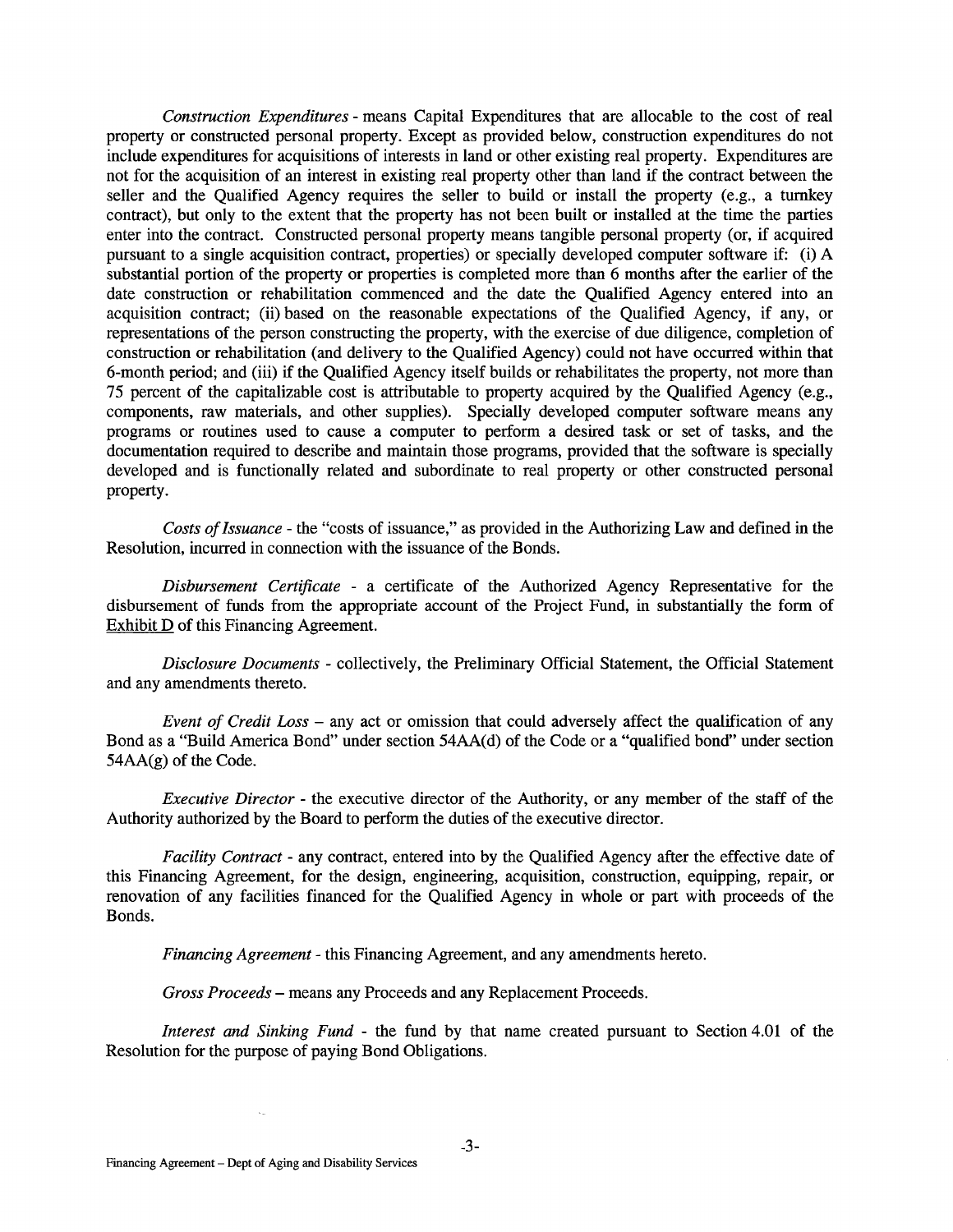*Interest Payment Date* - each April 1 and October 1, commencing April 1, 2010, as the dates on which interest on the Bonds shall be paid semiannually.

*Investment Proceeds-* means any amounts actually or constructively received from investing Proceeds.

*Legislative Budget Board* - the joint committee of the Legislature that develops recommendations for legislative appropriations for the state agencies.

*Legislature-* the Legislature of the State.

*Memorandum* - the Memorandum of Understanding, dated as of May 7, 2008, between the Authority and the Qualified Agency, and any amendments thereto.

*Official Statement* - the final official statement authorized by the Authority to be used in connection with the sale of the Bonds.

*Plans and Specifications-* the plans and specifications for the Project Component(s), as amended or supplemented.

*Preliminary Official Statement* - the preliminary official statement approved by the Board and distributed in connection with the offering for sale of the Bonds.

*Proceeds* - means any Sale Proceeds and Investment Proceeds of the Bonds which are attributable to financing the Project.

*Project-* collectively, the Project Components.

*Project Completion Amount* - the aggregate amount of the cost of all of the Project Components, as set forth in Exhibit  $\overline{A}$  to this Financing Agreement.

*Project Completion Certificate* - a certificate of an Authorized Agency Representative delivered on behalf of the Qualified Agency, pursuant to this Financing Agreement, to the effect that the Project has been completed (or that no further Proceeds are required for the payment of Project Costs), in substantially the form set forth in Exhibit F to this Financing Agreement.

*Project Completion Date* - the date that the Project is completed, as certified in the Project Completion Certificate.

*Project Completion Schedule* - the schedule projecting the rate of expenditure of proceeds of the Bonds for the payment of Project Costs which is set forth in Exhibit B to this Financing Agreement.

*Project Component* - each respective item (or part of an item) in the Appropriation Act that has been approved to be financed with proceeds of the Bonds, as described in **Exhibit A** to this Financing Agreement.

*Project Costs* - any costs associated with the Project that are authorized under the Authorizing Law to be paid with proceeds of the Bonds.

*Project Financing Documents-* collectively, all documents furnished by the Qualified Agency to the Authority in connection with the financing of the Project and issuance of the Bonds, including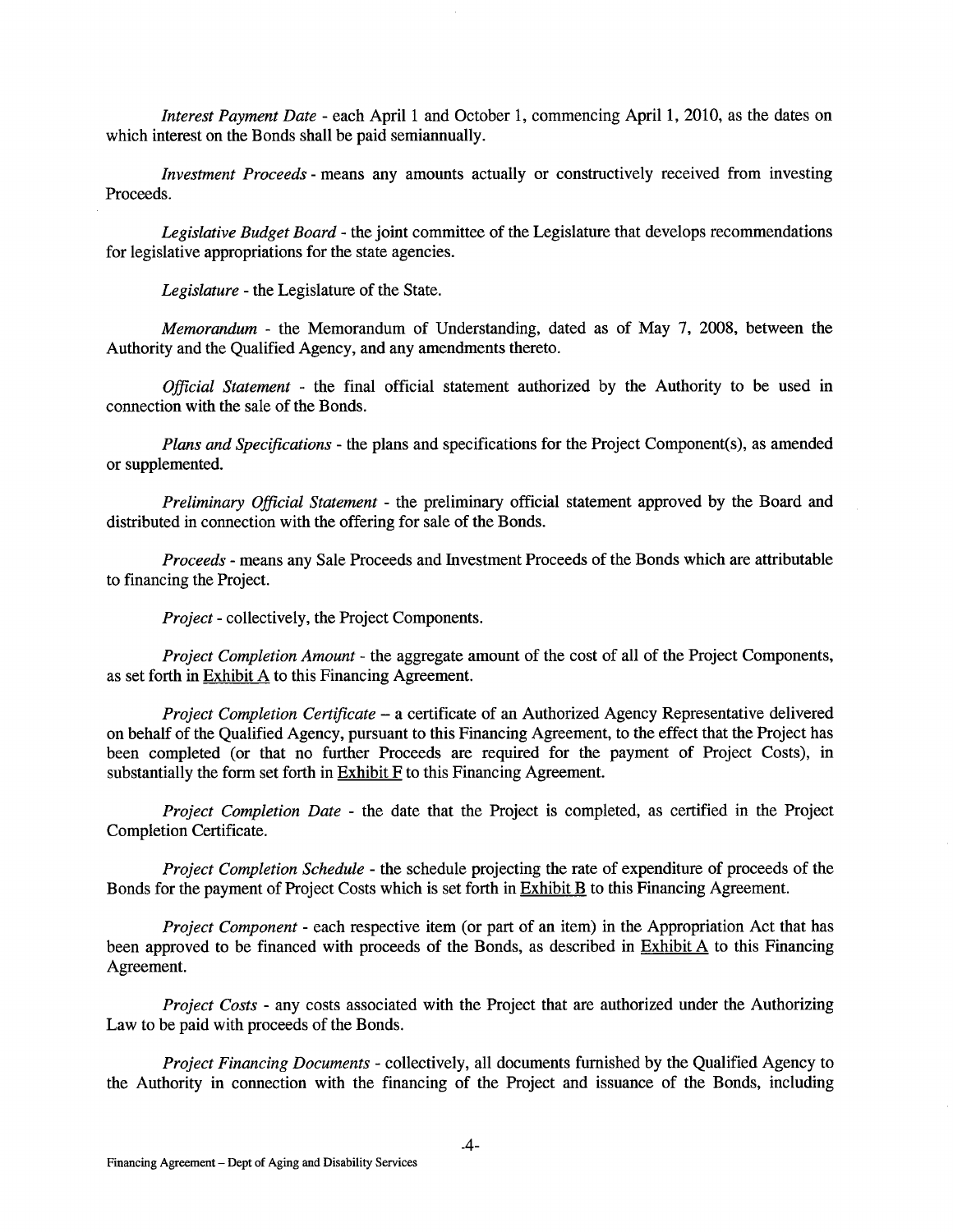(without limitation) the Memorandum, the Request for Financing, this Financing Agreement, each Disbursement Certificate, any Project Substitution Certificate, and the Project Completion Certificate.

*Project Fund-* the fund by that name and any other project fund created pursuant to Section 4.01 of the Resolution.

*Project Substitution Certificate* - a certificate of an Authorized Agency Representative to the effect that a Project Component is to be substituted with another authorized project, in substantially the form set forth in Exhibit G to this Financing Agreement.

*Qualified Agency* - the "Qualified Agency" as defined in the preamble of this Financing Agreement or any successor thereto.

*Regulations* -the temporary or final Income Tax Regulations applicable to the Bonds pursuant to sections 141 through 150 of the Code. Any reference to a section of the Regulations shall also refer to any successor provision to such section hereafter promulgated by the Internal Revenue Service pursuant to sections 141 through 150 of the Code and applicable to the Bonds.

*Replacement Proceeds* - has the meaning set forth in Section 1.148-1 (c) of the Regulations and generally includes amounts that have a sufficiently direct nexus to the Bonds or to the governmental purpose of the Bonds to conclude that the amounts would have been used for that governmental purpose if the proceeds of the Bonds were not used or to be used for that governmental purpose. For this purpose, the mere availability or preliminary earmarking of amounts for a governmental purpose does not in itself establish a sufficient nexus to cause those amounts to be replacement proceeds. Replacement proceeds include, but are not limited to, sinking funds and pledged funds.

*Request for Financing* - the letter or other communication from the Qualified Agency to the Authority requesting financing for the Project, and any supplements thereto.

*Resolution* - the resolution of the Authority adopted on August 3, 2009 pursuant to which the Bonds are authorized to be issued, and any amendments and supplements thereto.

*Sale Proceeds* - any amounts actually or constructively received from the sale (or other disposition) of any Bond, including amounts used to pay underwriters' discount or compensation and accrued interest other than pre-issuance accrued interest.

*State* -the State of Texas.

SECTION 1.02 General Rules of Construction.

(a) A capitalized term used in this Financing Agreement that is not defined herein and that is defined in the Resolution shall have the meaning assigned to it in the Resolution.

(b) Whenever in this Financing Agreement the context requires:

(1) a reference to the singular number includes the plural and vice versa; and

(2) a word denoting gender includes the masculine, feminine, and neuter.

(c) The table of contents and the titles given to any article or section of this Financing Agreement are for convenience only and are not intended to modify the article or section.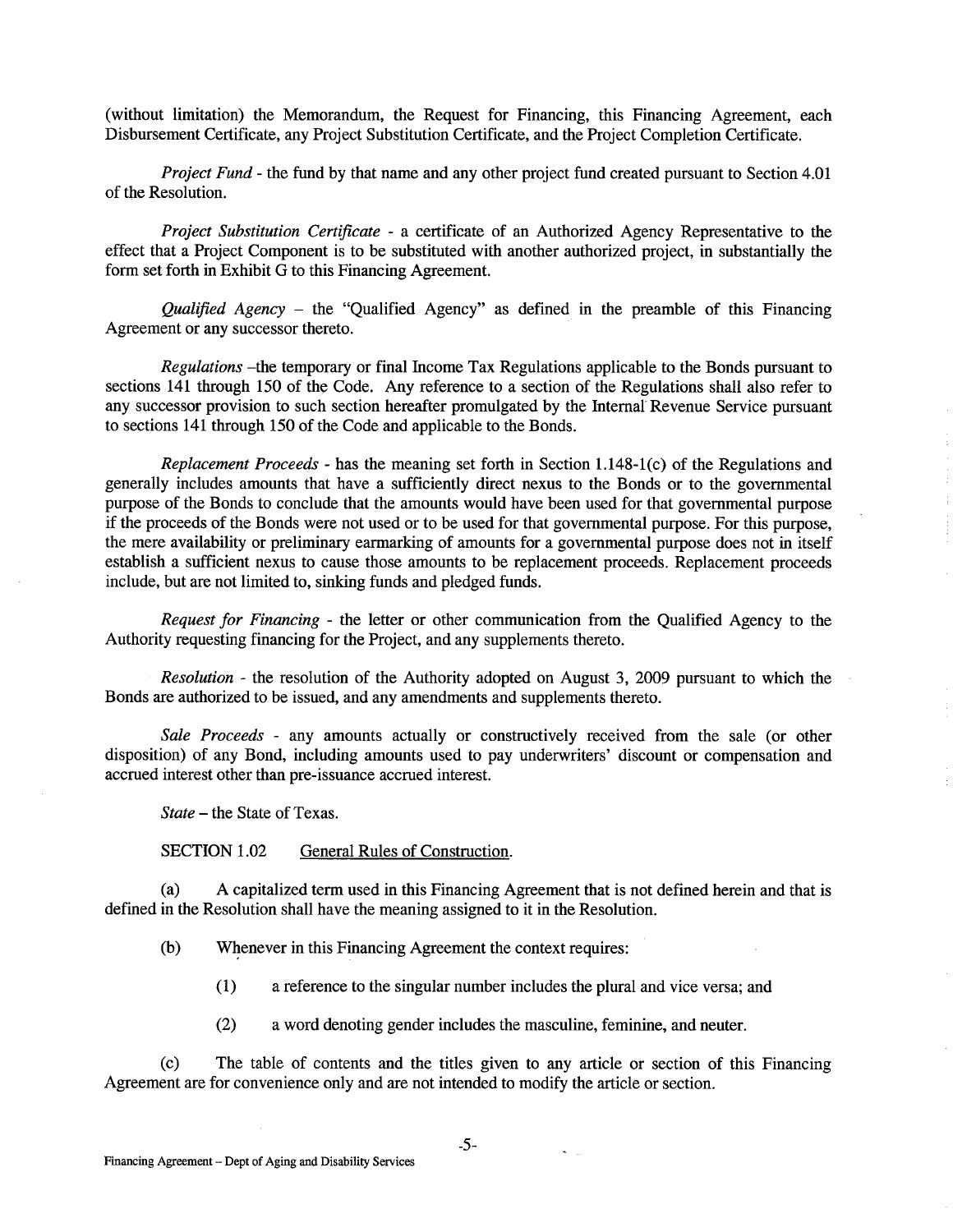#### SECTION 1.03 Preamble.

The statements and findings in the preamble of this Financing Agreement are hereby adopted and made a part of the Financing Agreement.

### **ARTICLE II**

# **GENERAL REPRESENTATIONS AND WARRANTIES**

#### SECTION 2.01 General Representations and Warranties of Authority.

The Authority represents and warrants as follows:

(1) the Authority is a validly existing agency of the State authorized to operate under the Texas Public Finance Authority Act, Chapter 1232, Texas Government Code, as amended;

(2) the Authority has full power and authority to execute and deliver this Financing Agreement, perform its obligations thereunder, and carry out the transactions contemplated hereby;

(3) the Authority has duly authorized the execution and delivery of this Financing Agreement and the performance of its obligations thereunder;

(4) the execution and delivery of this Financing Agreement, the consummation of the transactions contemplated hereby, the performance of its obligations hereunder, and the compliance with the terms hereof by the Authority will not conflict with, or constitute a default under, any law (including administrative rule), judgment, decree, order, permit, license, agreement, mortgage, lease, or other instrument to which the Authority is subject or by which it is bound;

(5) the Authority has full power and authority to issue the Bonds, to cause funds to be made available to finance the Project in accordance with the Resolution and this Financing Agreement and to perform its obligations under the Resolution;

(6) the Resolution has been duly adopted by the Authority, is in full force and effect, and constitutes the legal, valid, and binding act of the Authority;

(7) this Financing Agreement, when duly executed and delivered by the Authority, will constitute a legal, valid, and binding obligation of the Authority; and

(8) the Authority has not revoked its authorization of the Qualified Agency to declare official intent on behalf of the Authority for purposes of the Code.

SECTION 2.02 General Representations and Warranties of Qualified Agency.

The Qualified Agency represents and warrants, as follows:

(1) the Qualified Agency is a validly existing agency of the State authorized to operate under the Agency Act;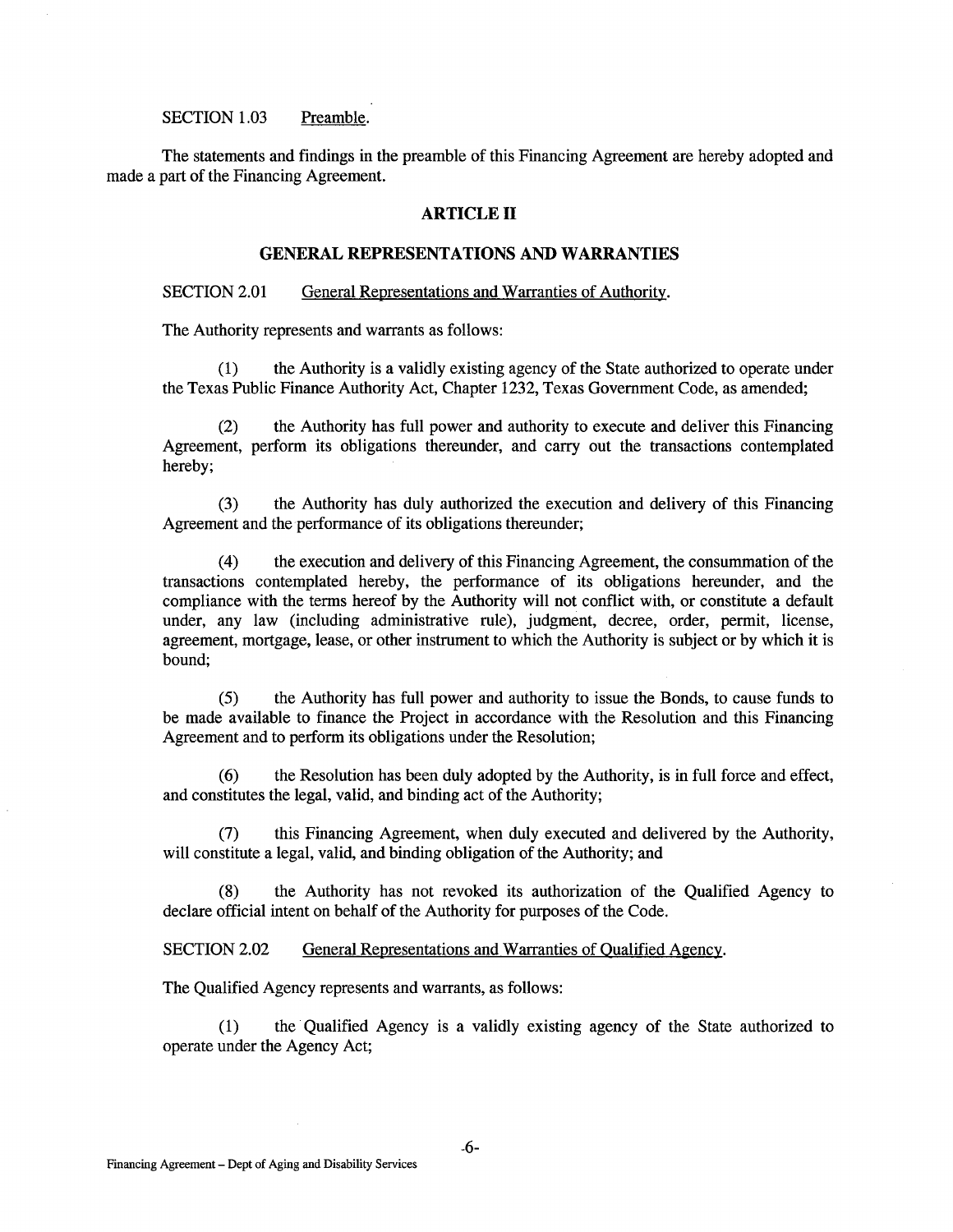(2) the Qualified Agency has full power and authority to execute and deliver the Project Financing Documents, perform its obligations thereunder, and carry out the transactions contemplated thereby;

(3) the Qualified Agency has duly authorized the execution and delivery of the Project Financing Documents and the performance of its obligations thereunder;

(4) the execution and delivery of the Project Financing Documents, the consummation of the transactions contemplated thereby, the performance of its obligations thereunder, and the compliance with the terms thereof by the Qualified Agency will not conflict with, or constitute a default under, any law (including administrative rule), judgment, decree, order, permit, license, agreement, mortgage, lease, or other instrument to which the Qualified Agency is subject or by which the Qualified Agency or any of its property are bound;

(5) the Qualified Agency is not in violation of any law, which violation could adversely affect the consummation of the transactions contemplated by the Project Financing Documents; and

(6) the Project Financing Documents, when duly executed and delivered by the Qualified Agency, as appropriate, will constitute legal, valid, and binding obligations of the Qualified Agency.

#### **ARTICLE III**

#### **THE PROJECT**

#### SECTION 3.01 Authorization for Project.

(a) The Qualified Agency represents that the Project has been authorized by the Appropriation Act or other statute and that all of the Project Costs to be paid with proceeds of the Bonds will be incurred for the acquisition, construction, equipping, major repair, or renovation of facilities and will otherwise be lawful expenditures of the Qualified Agency.

(b) The Qualified Agency represents that the description of each Project Component set forth in  $Exhibit A$  to this Financing Agreement is accurate.

(c) The Qualified Agency represents that it has submitted specific plans for the Project to the Legislative Budget Board and, if required by the Appropriation Act, such plans have been approved by the Legislative Budget Board.

SECTION 3.02 Plans and Specifications.

(a) The Qualified Agency shall cause the Plans and Specifications to be prepared and shall maintain the Plans and Specifications with its official records.

(b) The Authority and its authorized agents may inspect the Plans and Specifications at reasonable times.

SECTION 3.03 Project Completion Schedule.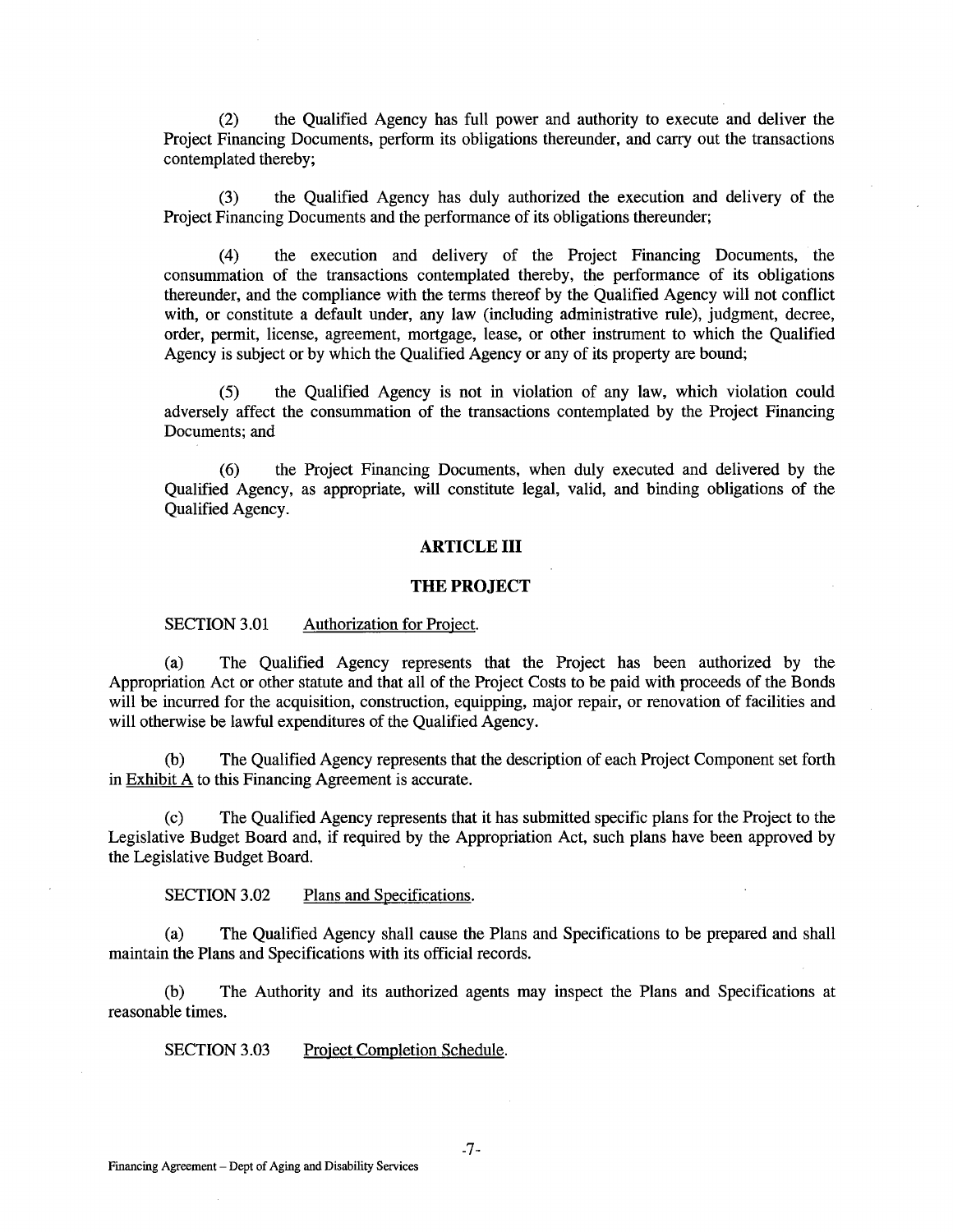(a) As of the Closing Date, the Qualified Agency reasonably expects that the Project Completion Amount will be expended within the time periods set forth in  $Exhibit B$  hereto. The Qualified Agency represents that it is not aware of any fact or circumstance that could cause the entire Project Completion Amount not to be expended as set forth in the Project Completion Schedule, as amended from time to time.

(b) Upon becoming aware of any circumstances that will result in a deviation from Exhibit B hereto of \$1,000,000 or more, the Qualified Agency shall notify the Executive Director of the amount and nature of such deviation.

(c) Upon becoming aware of any circumstances that will result in the expenditure for Project Costs in any "Expenditure Period" (as set forth in **Exhibit B** hereto) of an aggregate amount that is less than the amount set forth in Exhibit B hereto for such Expenditure Period, the Qualified Agency shall notify the Executive Director of (1) such aggregate expenditure amount, and (2) the reason(s) that such expenditure amount will be less than the amount set forth in Exhibit B hereto.

SECTION 3.04 Construction and Acquisition of Project.

(a) The Qualified Agency shall cause the acquisition, construction, equipping, repair, and/or renovation of the Project to be completed with due diligence substantially in accordance with the Plans and Specifications and in a good and workman-like manner.

(b) The Qualified Agency represents that at least 100 percent of the Project Completion Amount will be expended to pay Project Costs constituting Capital Expenditures.

(c) The Qualified Agency may shift its use of proceeds among Project Components to the extent permitted by law so long as such shift of use does not constitute an Event of Credit Loss. The Authority may require the Qualified Agency to obtain an opinion of Bond Counsel that such shift does not constitute an Event of Credit Loss.

SECTION 3.05 Licenses and Permits.

The Qualified Agency represents that it has obtained all necessary licenses, permits, and other governmental approvals necessary to complete the Project, except for those (if any) described in Exhibit C to this Financing Agreement.

SECTION 3.06 Disbursements from Project Fund.

(a) The Qualified Agency may cause disbursements to be made from the Project Fund in accordance with contracts for the Project and with this Financing Agreement and the Resolution.

(b) The Qualified Agency acknowledges that the Project Fund may be applied in accordance with the Resolution for purposes other than the payment of Project Costs.

(c) The Qualified Agency acknowledges and agrees that investment earnings contained in the Project Fund may only be used for Capital Expenditures.

(d) To obtain a disbursement of funds from the Project Fund for the payment of Project Costs, the Qualified Agency shall submit to the Authority, not later than the Business Day immediately preceding the disbursement date, a properly completed Disbursement Certificate. Subject to Subsection (e) of this Section 3.06, upon determining that the submitted Disbursement Certificate has been properly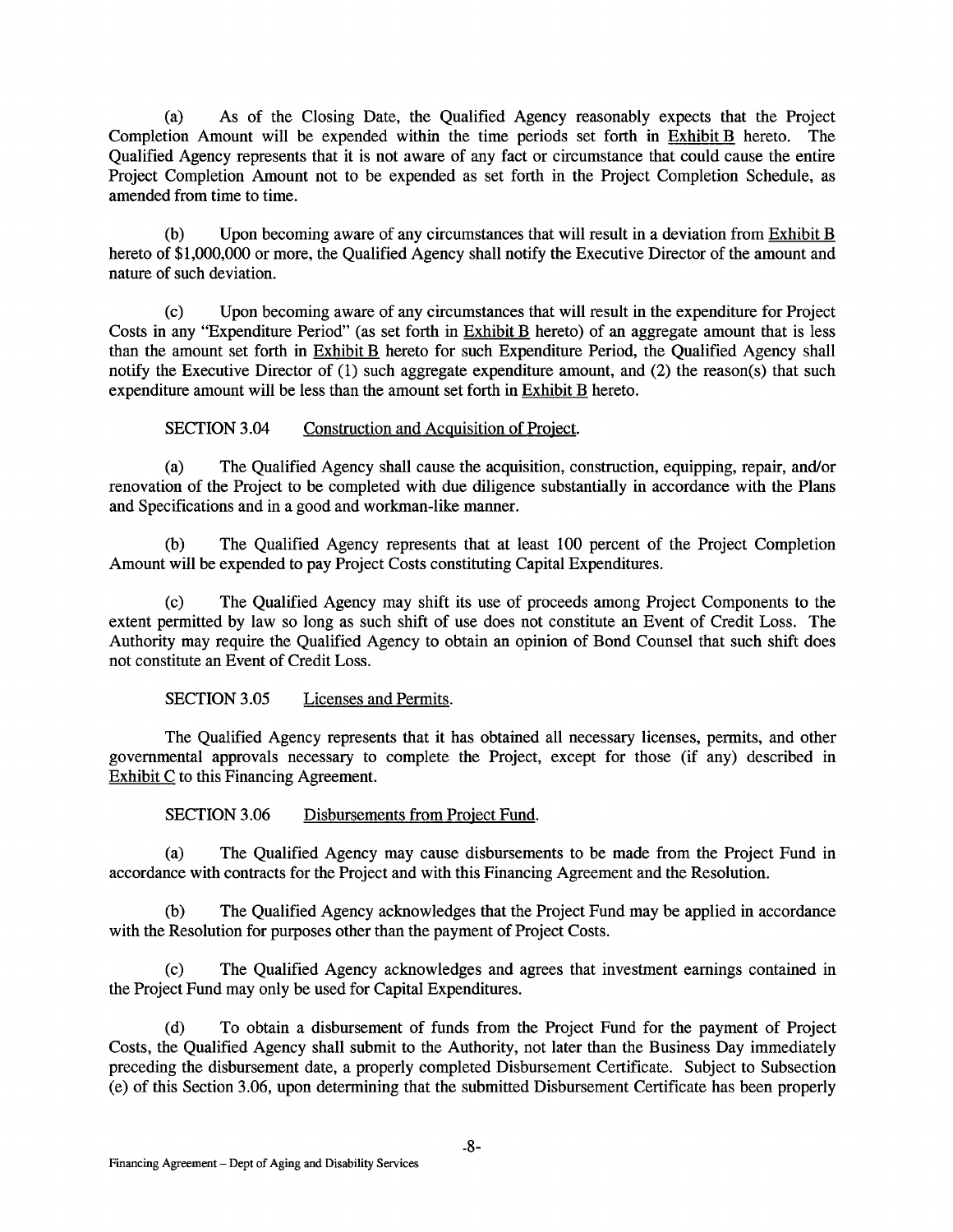completed, the Executive Director shall cause the Comptroller to transfer funds in the Project Fund to the appropriate fund(s) of the Qualified Agency in the amount(s) set forth in the Disbursement Certificate. The Qualified Agency shall apply the funds so transferred to the payment of Project Costs.

(e) Disbursements from the Project Fund for the payment of Project Costs shall not exceed, in the aggregate, the Project Completion Amount without the prior approval of the Executive Director (which approval shall be based on availability of funds and legal authorization).

(f) Before a disbursement from the Project Fund may be made with respect to any Project Component in excess of the estimated cost of such component shown on Exhibit A of this Financing Agreement, the Qualified Agency shall give notice to the Executive Director identifying such Project Component and stating the amount of such excess.

(g) In the event that the Authority determines that the Qualified Agency has breached any material representation, warranty, or agreement in this Financing Agreement, the Authority, in its discretion, may suspend further disbursement of funds from the Project Fund if it is advised in writing by the Texas Attorney General that (1) such suspension is lawful, and (2) such breach constitutes a breach of this Financing Agreement and such suspension may commence not sooner than the 30th day after the date of delivery to an Authorized Agency Representative of notice of such suspension, and may continue until such breach is cured or is waived by the Executive Director. If such breach is not cured or waived within 90 days after the date such suspension commenced, the Authority may apply any remaining funds in the Project Fund allocated to the payment of Project Costs in the manner permitted by the Resolution and law.

(h) To the extent required by law, the Qualified Agency has submitted a master plan for construction of its facilities and shall periodically revise the master plan in accordance with such law.

SECTION 3.07 Status Reports.

Not later than the 15th day of each month, through the month following the month in which the Project Completion Date occurs, the Qualified Agency shall prepare and deliver to the Executive Director a status report, containing the information set forth in  $Exhibit E$  to this Financing Agreement, covering the preceding calendar month. At other times (whether before or after the Project Completion Date), the Qualified Agency shall provide the Executive Director, upon request, with any information available to the Qualified Agency regarding the expenditure of funds disbursed to the Qualified Agency from the Project Fund or the condition or use of the Project.

SECTION 3.08 Inspection of Project.

The Authority and its authorized agents, at reasonable times before and after completion of the Project, may enter on and inspect the Project and examine any records of the Qualified Agency relating to the Project.

SECTION 3.09 Completion of Project.

Upon the completion of the Project (or when no further proceeds of the Bonds are to be expended for Project Costs), the Qualified Agency shall deliver to the Executive Director a properly completed Project Completion Certificate.

SECTION 3.10 Use of Project.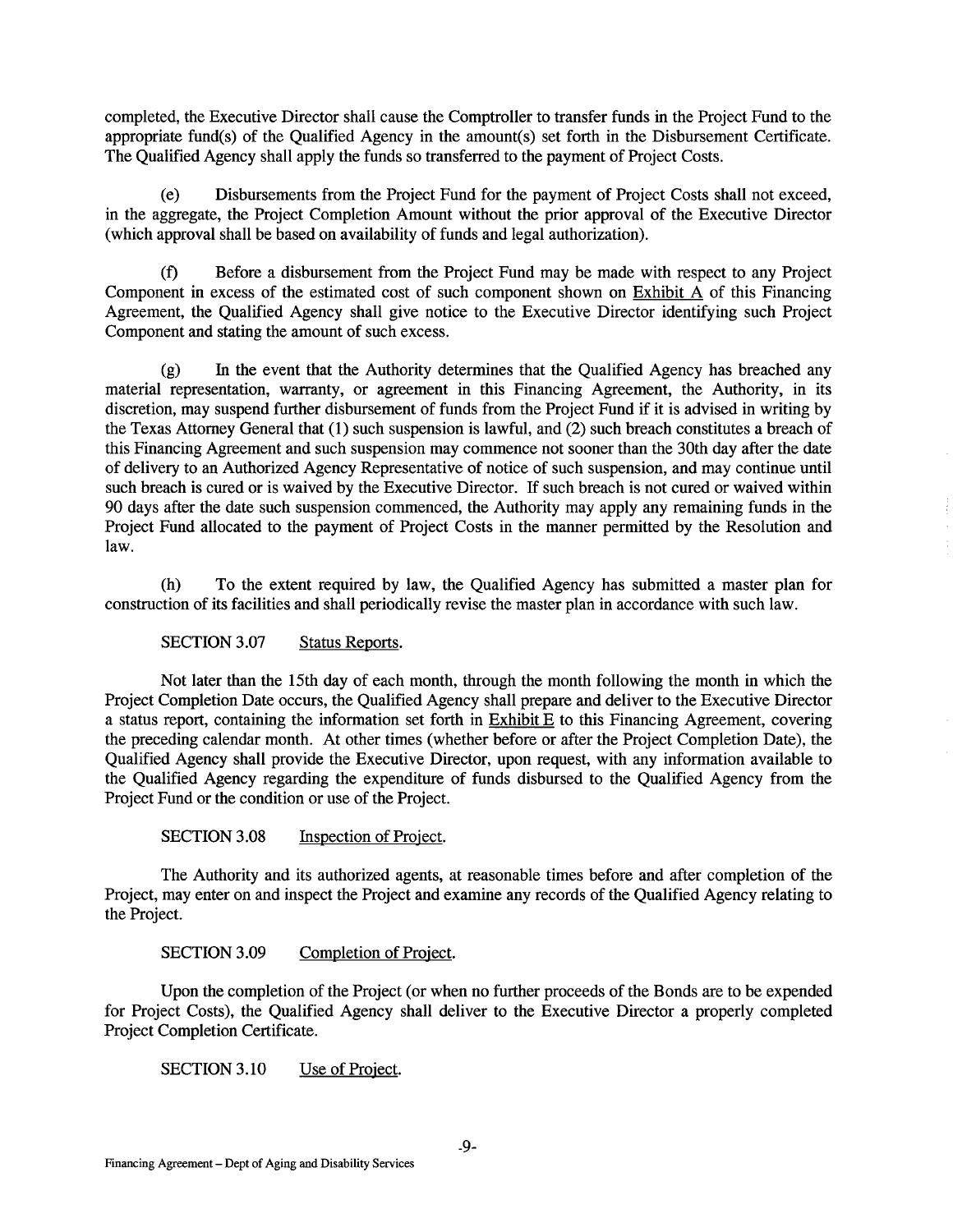(a) The Qualified Agency may use the Project for any lawful purpose so long as such use does not constitute an Event of Credit Loss.

(b) The Qualified Agency shall not lease any part of the Project to, or permit any part of the Project to be operated or otherwise used by, an entity other than an agency or political subdivision of the State without the prior approval of the Executive Director. The Authority shall direct the Executive Director to approve any proposed arrangement for use of the Project (or a part thereof) by a nongovernmental entity upon obtaining an opinion of Bond Counsel to the effect that such arrangement will not constitute an Event of Credit Loss. Any agreement or understanding that allows any other agency or political subdivision of the State to use all or any portion of the Project shall limit such use in a manner sufficient to prevent an Event of Credit Loss.

SECTION 3.11 Authority Not Responsible for Project.

(a) The Authority has no responsibility for the acquisition, construction, equipping, repair, or renovation of the Project or for the operation or maintenance of the Project.

(b) If the amounts in Project Fund are insufficient for the payment of all of the Project Costs, the Authority is not responsible for the payment of any Project Costs that cannot be paid from the Project Fund.

SECTION 3.12 Necessity for Project.

The Qualified Agency represents to the Authority that, as of the Closing Date:

(a) the provision of the Project in accordance with the Project Completion Schedule is necessary in order for the Qualified Agency to effectively carry out its lawful duties and functions; and

(b) the Qualified Agency expects that it will use the Project for the purposes for which it is designed for the entire useful economic life of the Project.

### **ARTICLE IV**

#### **THE BONDS**

SECTION 4.01 **Issuance of the Bonds.** 

The Authority shall use its best efforts to issue and sell the Bonds in an amount that is sufficient for the Project Completion Amount to be made available in the Project Fund for the payment of the Project Costs.

SECTION 4.02 Cooperation by Qualified Agency.

The Qualified Agency shall take the action(s), enter into the agreement(s), provide the certification(s) contemplated by this Financing Agreement, and otherwise cooperate with the Authority and its agents, to effect the lawful issuance and administration of the Bonds under this Financing Agreement.

SECTION 4.03 Maintaining Qualification of the Bonds.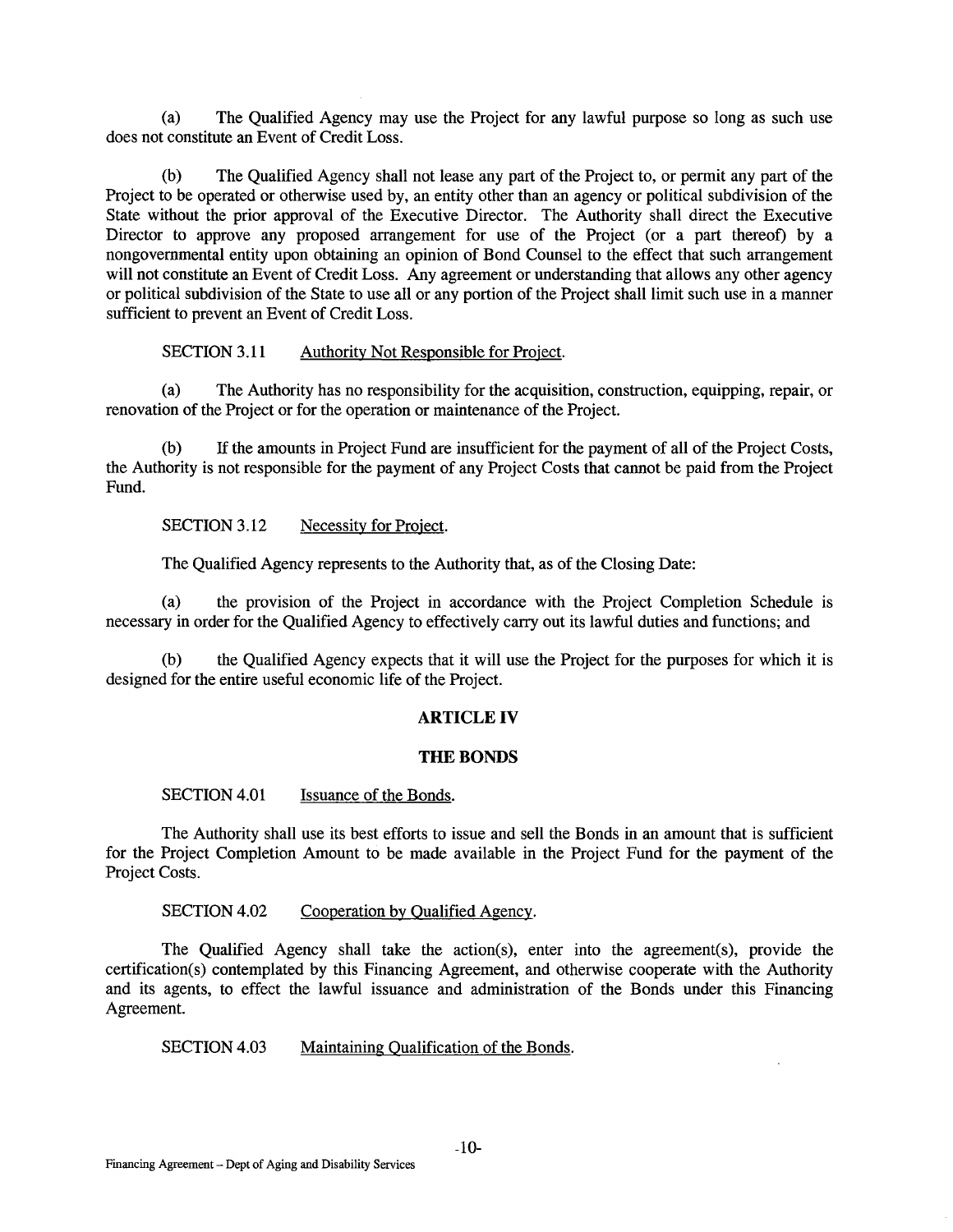The Qualified Agency will not take, or omit to take, any action that will cause the Bonds to cease to qualify as "Build America Bonds" under section 54AA(d) and "qualified bonds" under section 54AA(g) of the Code, and, in the event of such action or omission, it will use all reasonable efforts to cure the effect of such action or omission. With the intent not to limit the generality of the foregoing, the Qualified Agency covenants and agrees that it will comply with the covenants set forth below prior to the final maturity of the Bonds, unless it has received a written opinion of nationally recognized bond counsel to the effect that failure to comply with such covenant will not cause the Bonds to cease to qualify as "Build America Bonds" under section 54AA(d) and "qualified bonds" under section 54AA(g) of the Code.

(a) No Private Payments. No portion of the payment of the debt service on the Bonds will be directly or indirectly derived from payments (whether or not to the Qualified Agency or any related party) in respect of property, or borrowed money, used or to be used for a private business use. Furthermore, no portion of the payment of the debt service on the Bonds will be directly or indirectly secured by any interest in property used or to be used for a private business use or payments in respect of property used or to be used for a private business use. The Qualified Agency will not impose or accept, directly or indirectly, any charge or other payment with respect to any Proceeds used in any trade or business of a nongovernmental person. For purposes of determining use of Proceeds, the Qualified Agency will apply the rules set forth in Section 4.03(b) below.

(b) No Private Use. The Qualified Agency will not use or permit any of the Proceeds of the Bonds to be used, directly or indirectly, in any trade or business of a nongovernmental person.

(i) For purposes of determining use, the Qualified Agency will apply rules set forth in applicable Regulations and Revenue Procedures promulgated by the Internal Revenue Service, including, among others, the following rules: (A) Any activity carried on by a person other than a natural person or a state or local governmental unit will be treated as a trade or business of a nongovernmental person; (B) the use of all or any portion of the Project is treated as the direct use of Proceeds; (C) a nongovernmental person will be treated as a private business user of Proceeds of the Bonds as a result of ownership, actual or beneficial use of the Proceeds pursuant to a lease, or a management or incentive payment contract, or certain other arrangements such as a take-orpay or other output-type contract; and (D) use in a trade or business exists if a nongovernmental person has any special legal entitlement to use directly or indirectly all or any portion of the Project.

(ii) In the case of any portion of the Project that is not available for use by the general public, the Qualified Agency will not permit any special economic benefit to be provided to any nongovernmental person. In determining whether there is a special economic benefit the following factors will be taken into account: (A) whether the portion of the Project in question is functionally related or physically proximate to property used in the trade or business of a nongovernmental person; (B) whether only a small number of nongovernmental persons receive the special economic benefit; and (C) whether the cost of the portion of the Project in question is treated as depreciable for federal income tax purposes by any nongovernmental person.

(iii) For purposes of this section, a management contract is a management, service, or incentive payment contract between a governmental person and a service provider under which the service provider provides services involving all, a portion of, or any function of, the Project. The following arrangements generally are not treated as management contracts that give rise to private business use: (A) contracts for services that are solely incidental to the primary governmental function or functions of all or a portion of the Project in question (for example, contracts for janitorial, office equipment repair, hospital billing, or similar services); (B) a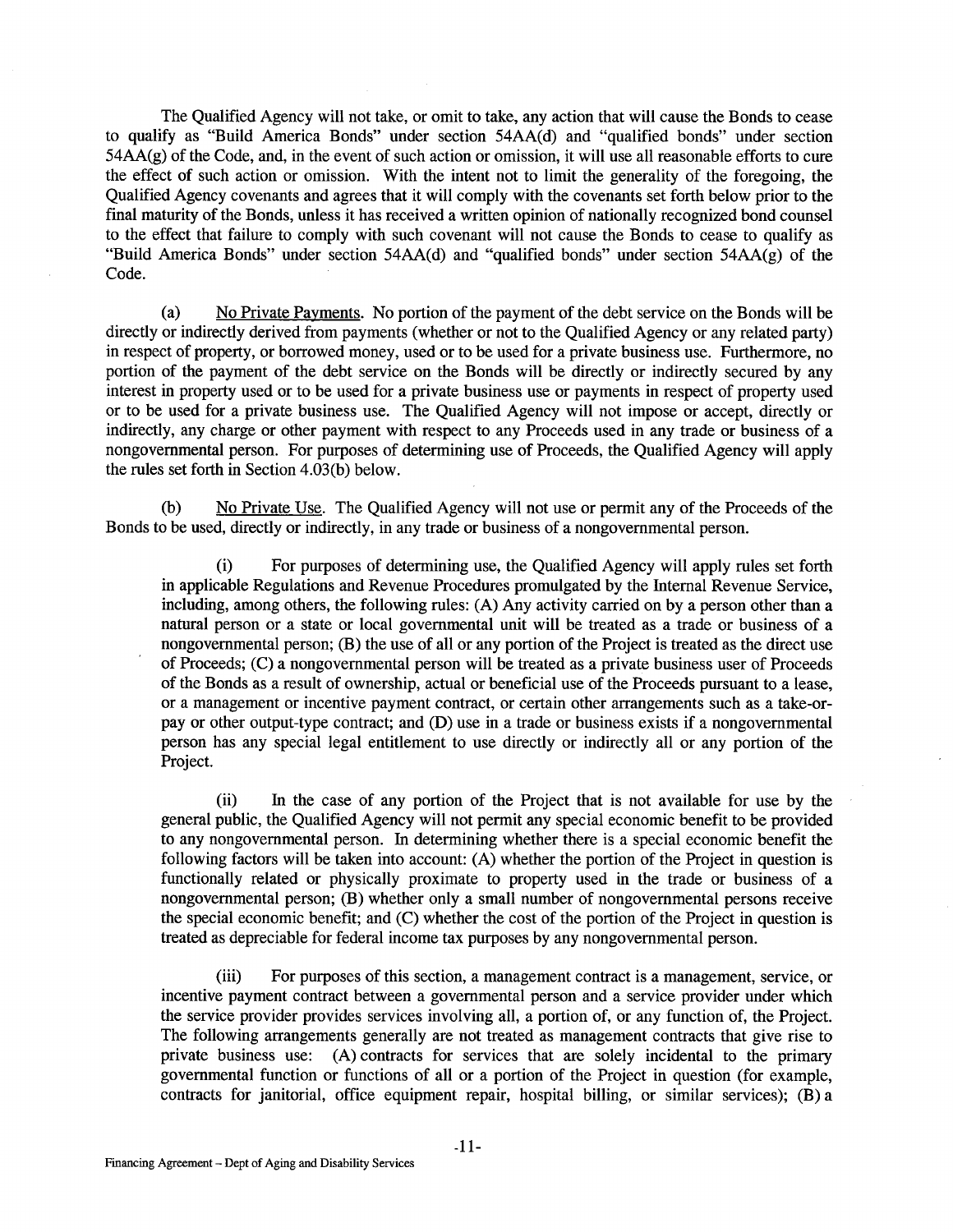contract to provide for the operation of a facility or system of facilities that consists predominantly of public utility property, if the only compensation is the reimbursement of actual and direct expenses of the service provider and reasonable administrative overhead expenses of the service provider; (C) a contract to provide for services, if the only compensation is the reimbursement of the service provider for actual and direct expenses paid by the service provider to unrelated parties.

(iv) For purposes of this section, use by the federal government and its agencies and instrumentalities is considered use of a nongovernmental person.

(v) For purposes of determining use, research contracts with nongovernmental persons that do not comply with the requirements in applicable Revenue Procedures promulgated by the Internal Revenue Service constitute use in a trade or business of a nongovernmental person.

(c) Loans of Sale Proceeds. No portion of the Proceeds of the Bonds will be directly or indirectly used to make or finance a loan to any person other than a state or local governmental unit. For purposes of the foregoing covenant, Proceeds are considered to be "loaned" to a person or entity if (1) all or any portion of the Project is sold or leased to such person or entity in a transaction which creates a debt for federal income tax purposes, (2) capacity in or service from all or any portion of the Project is committed to such person or entity under a take-or-pay, output, or similar contract or arrangement, or (3) indirect benefits, or burdens and benefits of ownership, of such Proceeds or all or any portion of the Project are otherwise transferred in a transaction which is the economic equivalent of a loan.

(d) No-Arbitrage Covenant. The Qualified Agency will not, at any time prior to the final maturity of any Bond, direct or permit the investment (or the use of Gross Proceeds to replace money so invested), if as a result of such investment the yield of all investments acquired with Gross Proceeds (or with money replaced thereby) on or prior to the date of such investment exceeds the yield on any issue of the Bonds to stated maturity, except as permitted by section 148 of the Code and Regulations thereunder.

### SECTION 4.04 Arbitrage Rebate.

(a) The Qualified Agency shall timely take such lawful action as requested by the Executive Director to avoid or mitigate the obligation to make payments to the United States government under section 148(f) of the Code, unless an Authorized Agency Representative certifies to the Authority that the requested action is not practicable.

(b) If the Qualified Agency fails to cause Proceeds to be expended within the time periods set forth in the Project Completion Schedule, the Executive Director may inquire as to the nature of such failure and the extent to which it is expected to continue.

(c) The Qualified Agency reasonably expects to use at least seventy-five percent (75%) of the "available construction proceeds" of the Bonds for "construction expenditures," as such terms are defined in section 1.148-7(f) of the Regulations. The Qualified Agency shall use its best efforts to expend all funds necessary to complete its Project within the two-year expenditure period set forth in section  $148(f)(4)(C)$  of the Code as follows: (i) 10 percent of the funds within the 6-month period beginning on the date the Bonds are issued; (ii) 45 percent of the funds within the 1-year period beginning on such date; (iii) 75 percent of such funds within the 18-month period beginning of such date; and (iv) 100 percent of such funds within the 2-year period beginning on such date. If a portion of the Project Completion Amount will remain unexpended as of the close of the two-year period beginning with the Closing Date (or such other period as specified by the Executive Director), the Qualified Agency, not later than the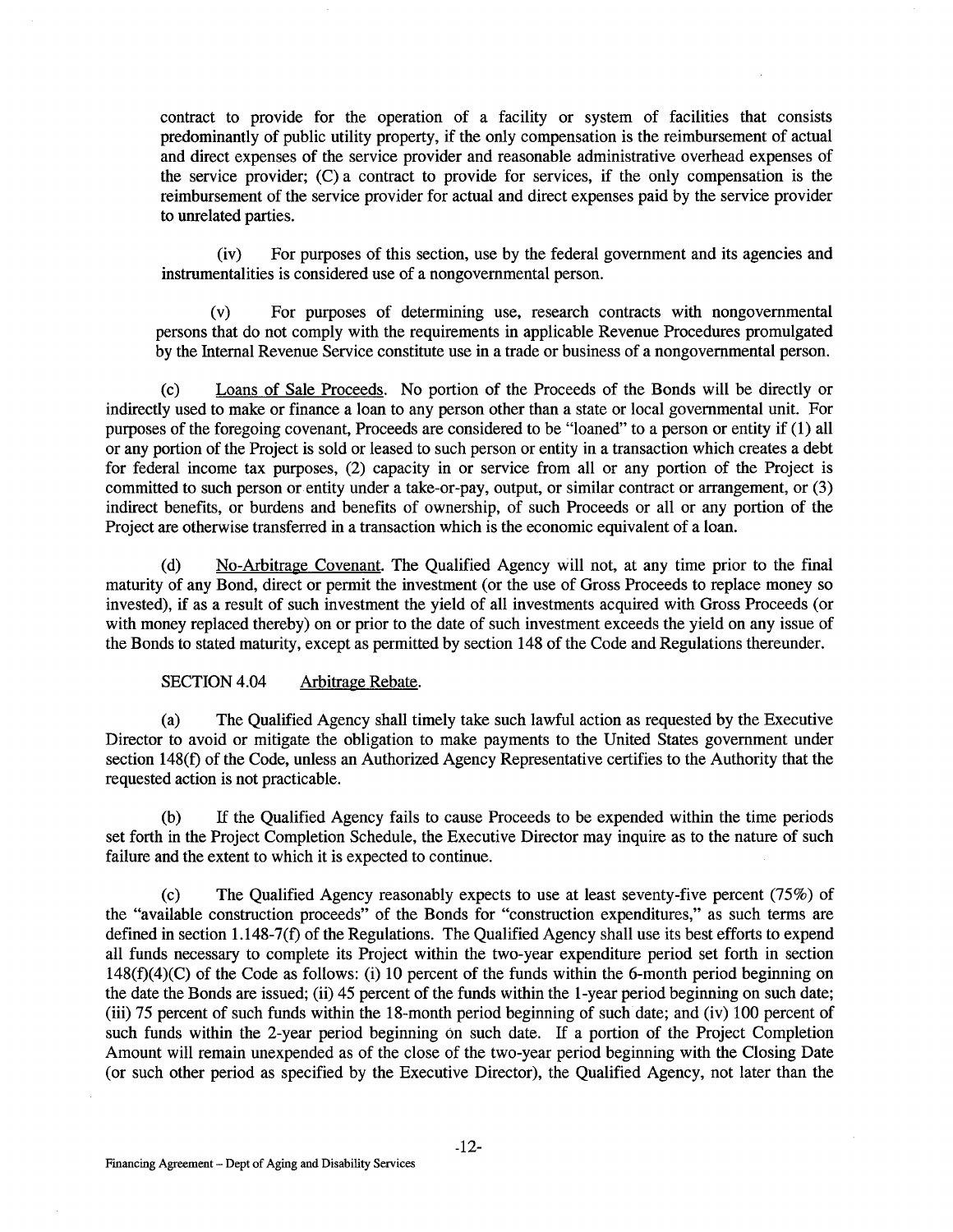close of such period, shall notify the Executive Director of the amount of such unexpended funds and the purpose(s) for which such funds are being retained in the Project Fund after such period.

(d) The Qualified Agency has incurred or will incur within six months of the date hereof a binding obligation to a third party which is not subject to any contingencies within the control of the Qualified Agency or a related party pursuant to which the Qualified Agency is obligated to expend at least five percent of the sale proceeds of the Bonds allocated to the Qualified Agency on the Project. The Qualified Agency reasonably expects that work on or acquisition of the Project will proceed with due diligence to completion and that the proceeds of the Bonds allocated to the Qualified Agency will be expended on the Project with reasonable dispatch. The Qualified Agency reasonably expects that 85 percent of the Sale Proceeds of the Bonds allocated to the Qualified Agency will have been expended on the Project prior to the date that is three years after the Issue Date.

# SECTION 4.05 Disclosure Documents.

(a) The Qualified Agency shall provide the Authority, promptly upon request, with available information relating to the Qualified Agency or the Project that the Executive Director determines appropriate for inclusion in the Disclosure Documents. The Qualified Agency authorizes the Authority to include any such information in the Disclosure Documents.

(b) The Qualified Agency shall provide the Authority with certification of an Authorized Agency Representative to the effect that the information contained in the Disclosure Documents provided by the Qualified Agency is accurate and does not omit any information necessary to make the information provided not misleading.

(c) The Qualified Agency authorizes the Authority and any offeree or purchaser of the Bonds to rely on the information and certifications provided by the Qualified Agency under this section. The Bonds will not be issued unless the information and certifications requested under this section have been provided by the Qualified Agency.

#### **ARTICLEV**

### **PARTICULAR AGREEMENTS**

### SECTION 5.01 Recordkeeping.

(a) The Executive Director shall retain, as official records of the Authority, all Disbursement Certificates, the Project Completion Certificate, all Project Substitution Certificates, if any, and all Project status reports submitted by the Qualified Agency pursuant to this Financing Agreement.

(b) The Qualified Agency shall retain, as official records of the Qualified Agency, all materials, records, and information necessary to confirm the Qualified Agency's compliance with the provisions of Section 4.03 for a period beginning on the Closing Date and ending three years after the date the Bonds are no longer outstanding.

#### SECTION 5.02 Indemnification of Qualified Agency.

The Qualified Agency represents that, subject to applicable law, it intends that each Facility Contract providing for payment of goods or services exceeding \$25,000 will require indemnification of the Qualified Agency. The Qualified Agency will be provided with insurance, a surety bond, or other form of financial assurance, from a financially sound provider that assures performance under such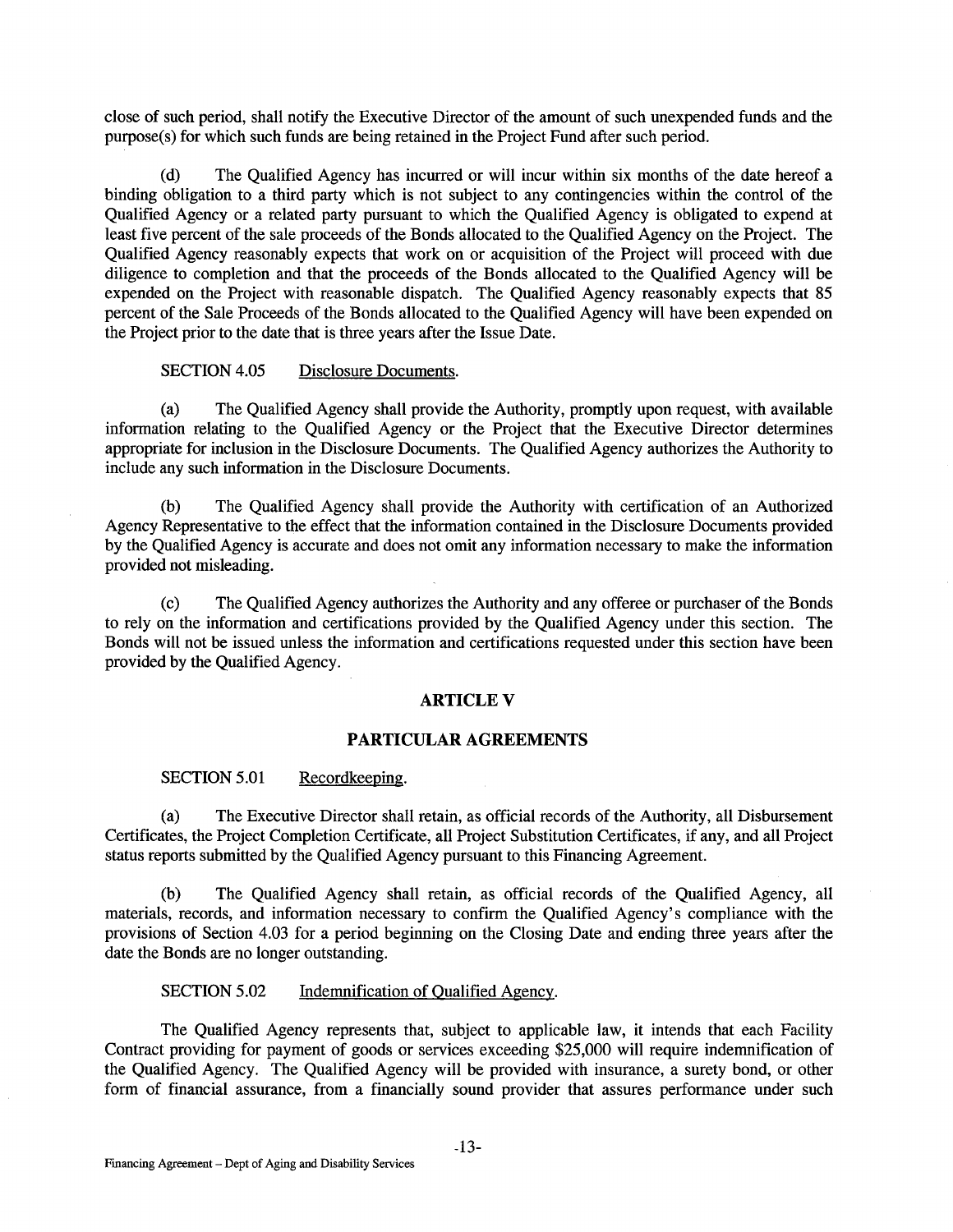Facility Contract with respect to such indemnification, unless the Qualified Agency determines that such financial assurance is not necessary or is required in a reduced amount.

SECTION 5.03 Availability of Other Funding.

As of the Closing Date, the Qualified Agency represents that no funds (other than funds derived from Proceeds) have been appropriated to the Qualified Agency for the biennium in which the Bonds are issued for application to the payment of Project Costs that are to be paid with the proceeds of the Bonds. It is understood and agreed, however, that the Qualified Agency may apply funds other than Proceeds for payment of Project Costs in compliance with applicable law.

SECTION 5.04 Real Property.

The Qualified Agency represents that, subject to applicable law, it does not intend to acquire real property at a purchase price in excess of \$25,000 unless:

(1) such property is suitable for the Qualified Agency's intended use and has no defect or condition (including, without limitation, pollution or hazardous waste defects) that would jeopardize such use; or

(2) the Qualified Agency determines that, notwithstanding such nonsuitability, defect, or condition (as applicable), such acquisition is appropriate.

SECTION 5.05 Title Insurance.

The Qualified Agency represents that, subject to applicable law, it does not intend to acquire any real property at a purchase price in excess of \$25,000 unless:

(1) the Qualified Agency' title to such property is insured by title insurance in an amount not less than the purchase price paid by the Qualified Agency, subject to standard printed exceptions, with only those changes thereto normally required by a prudent purchaser; or

(2) the Qualified Agency determines that the acquisition of such real property without such title insurance is appropriate.

SECTION 5.06 Project Design.

The Qualified Agency represents that the Project has been (or will be) designed to satisfy all of the purposes that the Qualified Agency intends the Project to serve, and that the Qualified Agency has used (or will use) all reasonable efforts to design the Project so that the Project will be provided, and can be operated, at such reasonable cost as is consistent with applicable legal requirements and the sound business judgment of the Qualified Agency.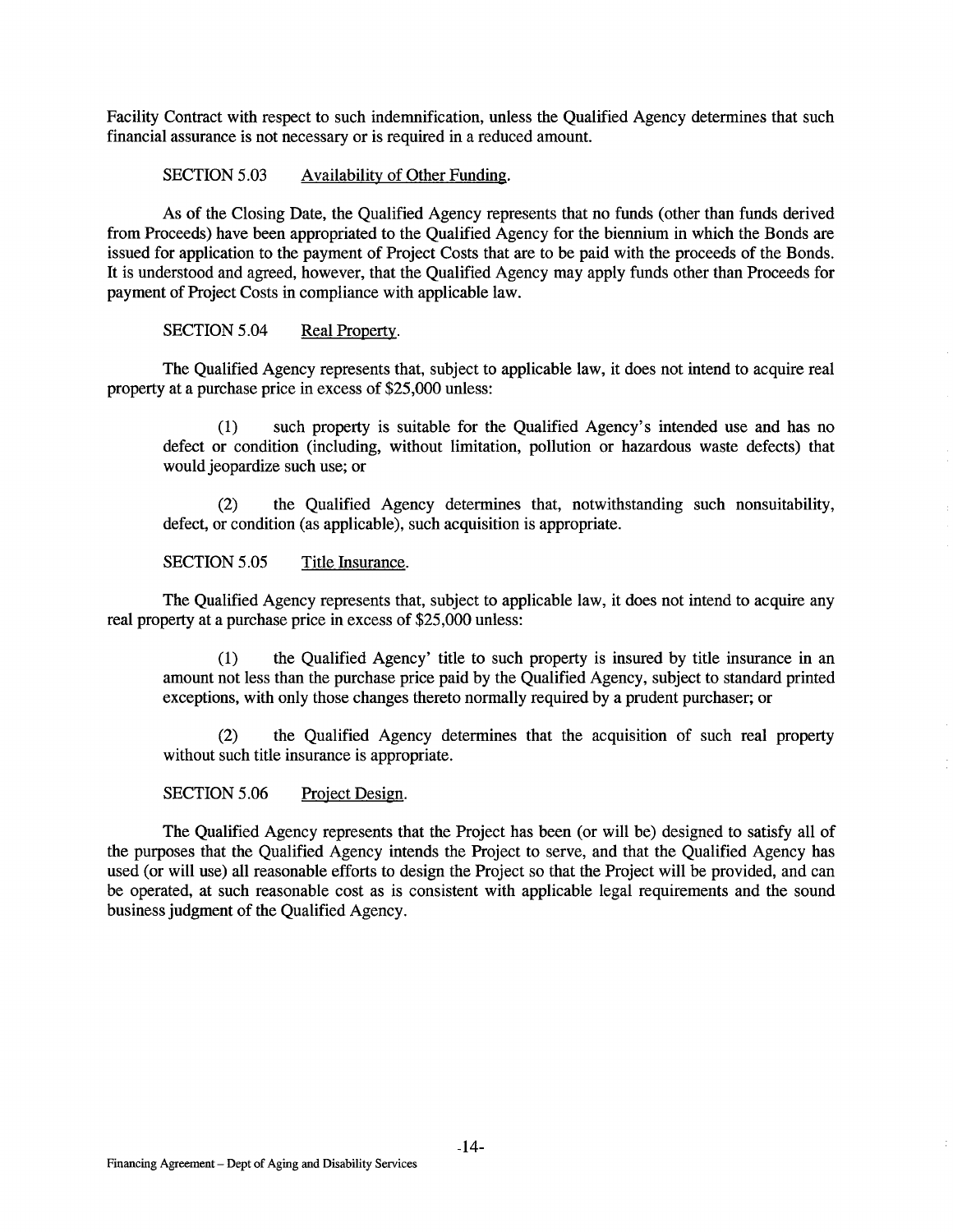# **ARTICLE VI**

### **MISCELLANEOUS PROVISIONS**

# SECTION 6.01 Term of Agreement.

This Financing Agreement shall take effect upon its delivery by the parties hereto and shall remain in effect until the Bonds have been fully paid or until no more periodic status reports are required from the Qualified Agency under this Financing Agreement, whichever is the later to occur.

### SECTION 6.02 Amendment.

The Authority and the Qualified Agency, by mutual agreement, may amend this Financing Agreement if, before the amendment takes effect:

(1) the Qualified Agency obtains an opinion of its legal counsel to the effect that such amendment is permitted under the Agency Act and other law governing the Qualified Agency; and

(2) either of the following requirements is satisfied:

(A) the Authority obtains an opinion of Bond Counsel to the effect that such amendment will not constitute an Event of Credit Loss, violate the Authorizing Law or the Resolution, or adversely affect the rights of the owners of the Bonds thereunder, or

(B) the owners of at least a majority in aggregate principal amount of the outstanding Bonds affected by such amendment consent thereto.

#### SECTION 6.03 Notices and Other Communications.

(a) Notices, certificates, approvals, and other communications under this Financing Agreement shall be in writing and delivered by United States mail, postage paid, by telex, telegram, or other electronic transmission, or by express or personal delivery, addressed as follows:

(1) if to the Qualified Agency:

Department of Aging and Disability Services 701 W.  $51<sup>st</sup>$  Street Austin, Texas 78714 Attention: Chief Financial Officer

(2) if to the Authority:

Texas Public Finance Authority 300 West 15th Street, Suite 411 Austin, Texas 78701 Attention: Executive Director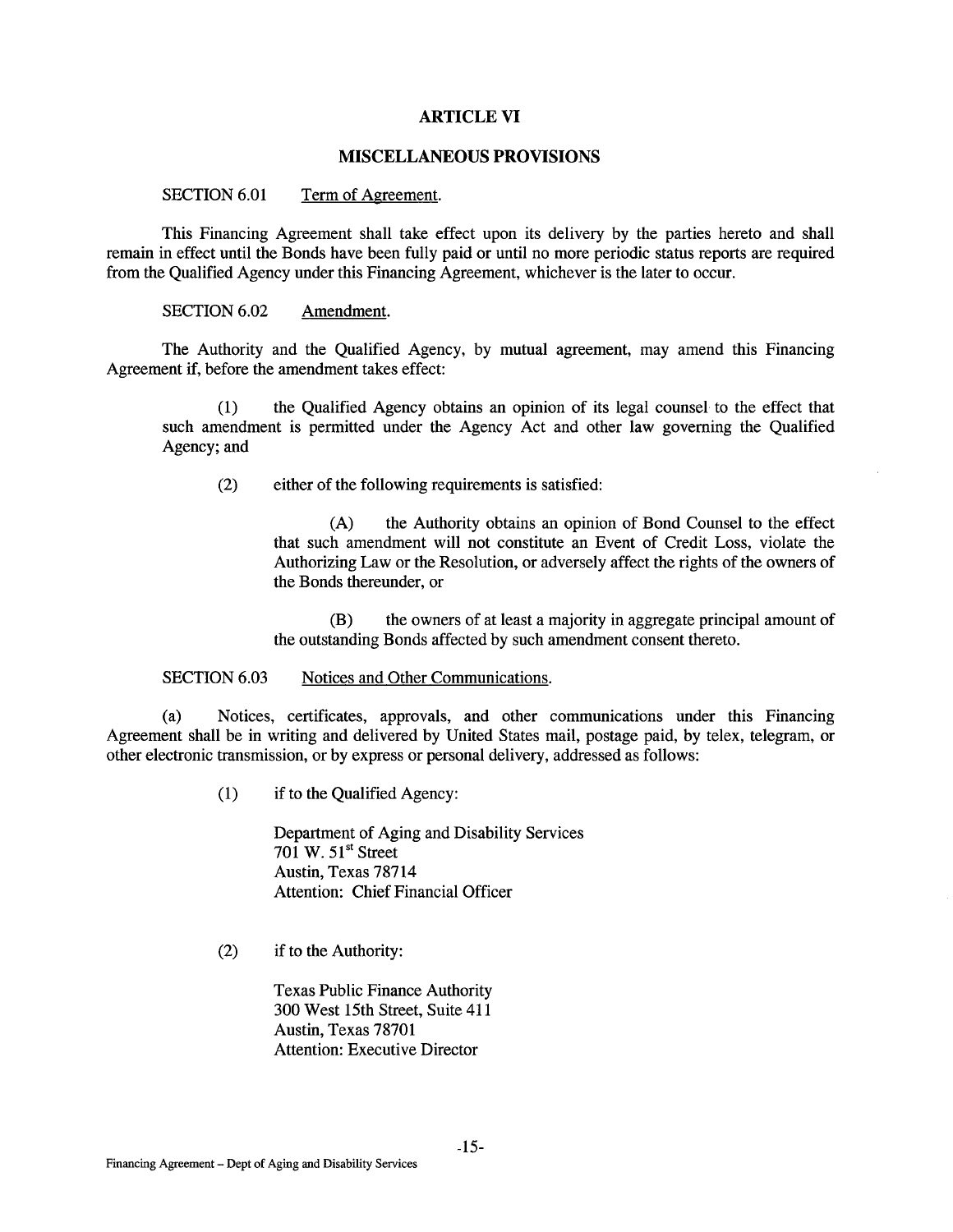(3) if to the Comptroller:

Comptroller of Public Accounts of the State of Texas  $208$  East  $10<sup>th</sup>$  Street Austin, Texas 78701 Attention: Chief Investment Officer

(b) Any such party may designate any additional or different address to which communications under this Financing Agreement shall be delivered by giving at least five days' advance notice thereof to the affected party.

(c) Any communication delivered by mail in compliance with this section is deemed to have been delivered as of the date of deposit in the mail.

(d) A provision of this Financing Agreement that provides for a different method of giving notice or otherwise conflicts with this section supersedes this section to the extent of the conflict.

SECTION 6.04 Exclusive Benefit.

This Financing Agreement shall inure to the exclusive benefit of and be binding on the Authority, the Qualified Agency, and their respective successors.

SECTION 6.05 Severability.

If any part of this Financing Agreement is ruled unenforceable by a court of competent jurisdiction, this Financing Agreement shall remain operable to the fullest extent possible under the application of such ruling.

SECTION 6.06 Conflict with Memorandum.

In the event of a conflict between this Financing Agreement and the Memorandum, this Financing Agreement shall supersede the Memorandum to the extent of the conflict.

SECTION 6.07 Counterparts.

This Financing Agreement may be executed in multiple counterparts, each of which shall be an original and all of which shall constitute one and the same document.

SECTION 6.08 Governing Law.

This Financing Agreement shall be governed by and construed in accordance with the laws of the State.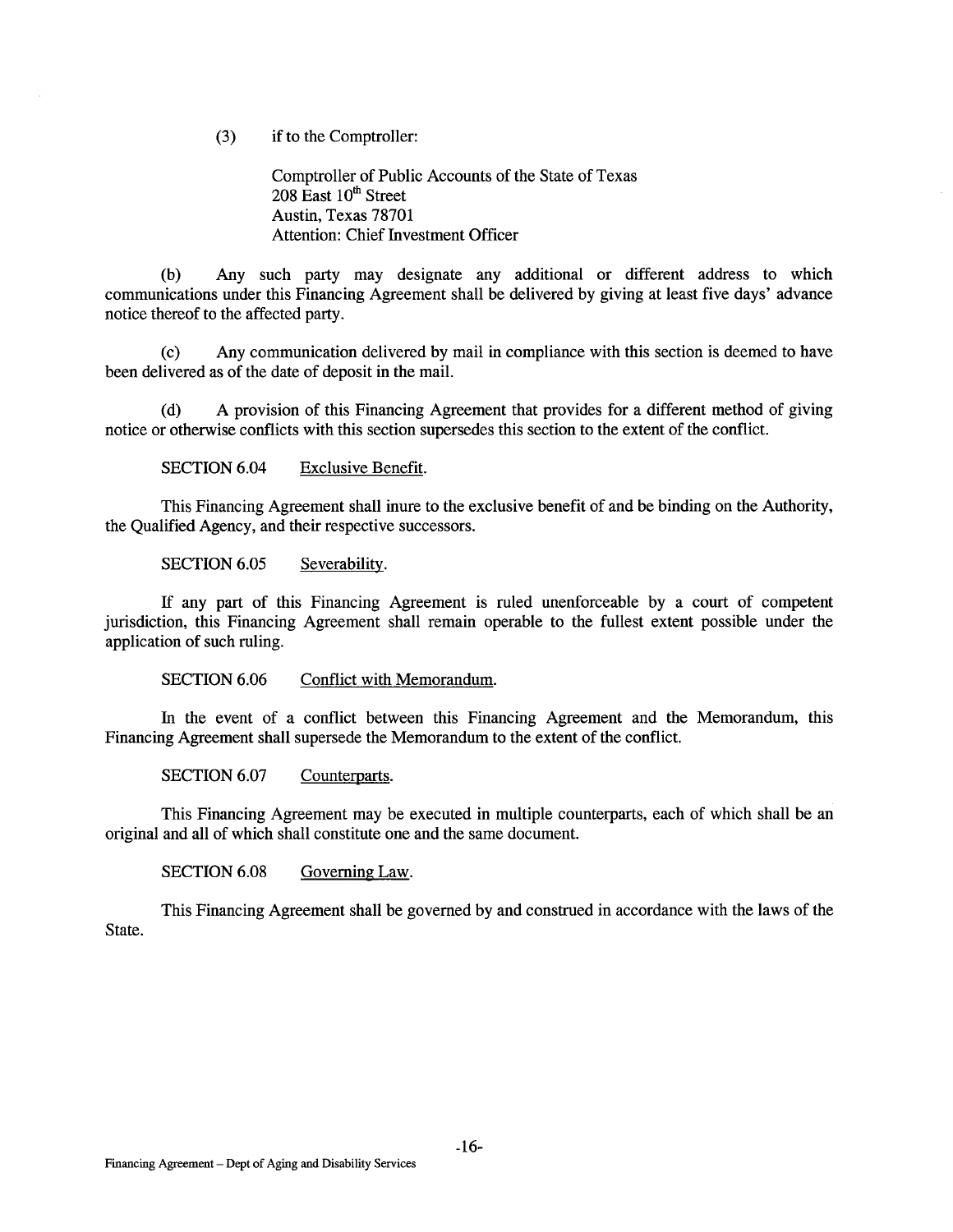IN WITNESS WHEREOF, the parties have caused this Financing Agreement to be executed by their respective duly authorized officers as of the date first above written.

# TEXAS PUBLIC FINANCE AUTHORITY

By: --:Jii:if.»:&-

Executive Director

DEPARTMENT OF AGING AND DISABILITY SERVICES By: Gordon Тау Chief Vinancial Officer

EXECUTION PAGE FOR FINANCING AGREEMENT

J.

 $\sim$  .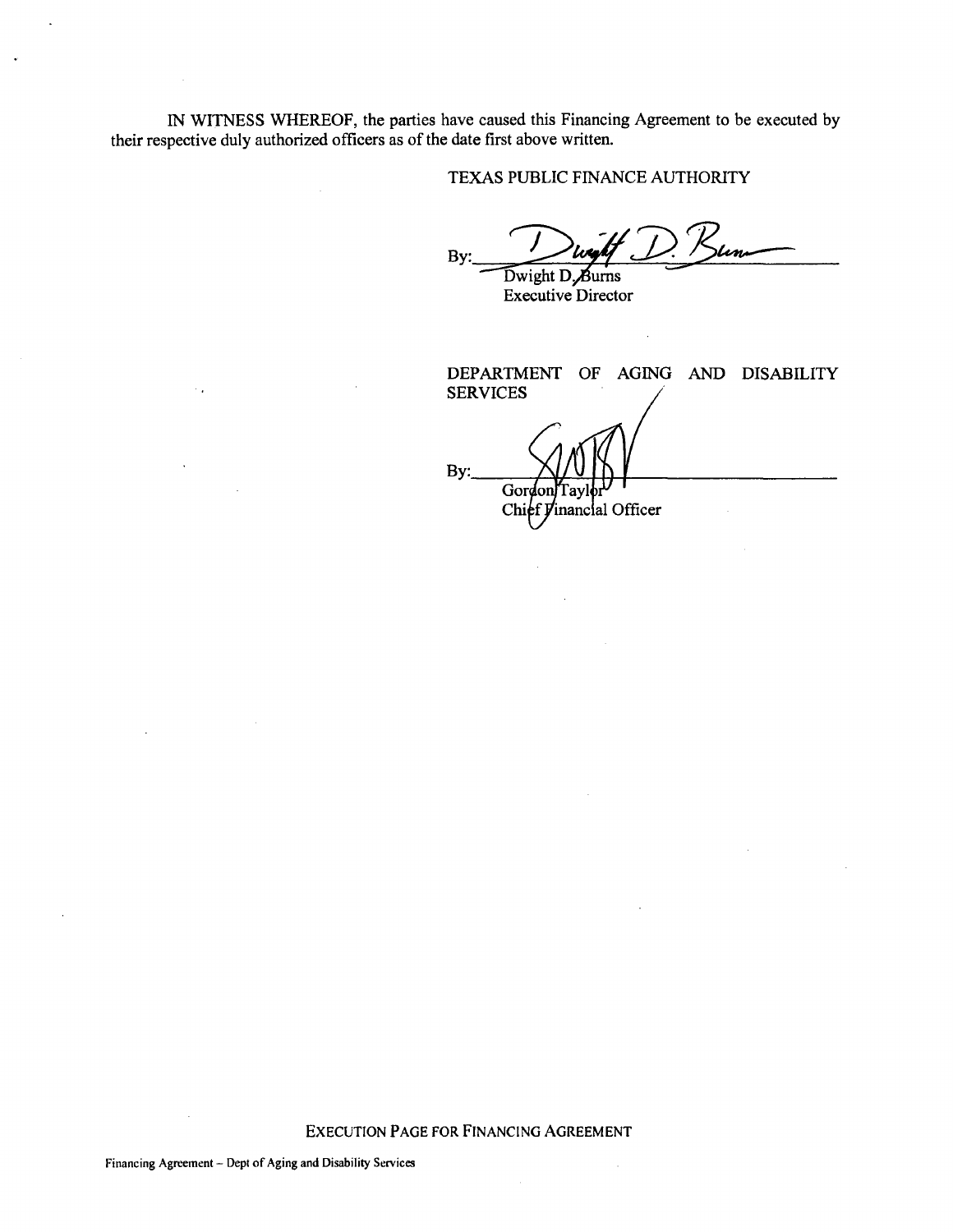# EXHIBIT A TO THE FINANCING AGREEMENT

# DESCRIPTION OF THE PROJECT

# PROJECT COMPONENTS

#### ESTIMATED COST ESTIMATED USEFUL LIFE

Repair and renovation of mental health state supported living centers identified on Exhibit A-1 attached

\$19,225,000

See Exhibit A-1

 $\mathcal{L}$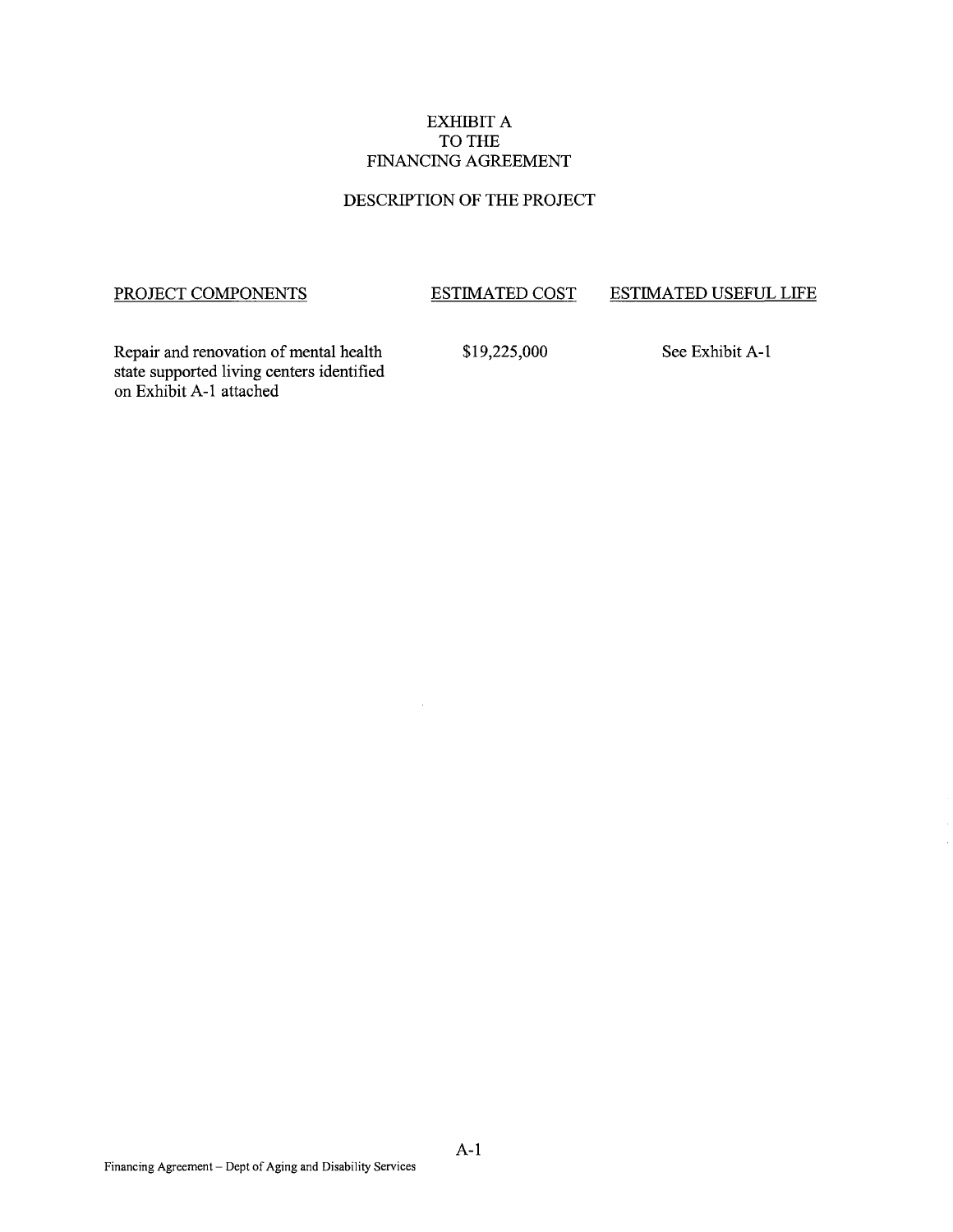# **EXHIBIT A-1 TO THE FINANCING AGREEMENT Department of Aging and Disability Services**

# **DESCRIPTION OF THE PROJECT**

# **Repair and Renovation of Mental Health State Supported Living Centers**

| <b>PROJECT COMPONENT</b> |                                                                 | <b>ESTIMATED COST</b> | <b>ESTIMATED</b><br><b>USEFUL LIFE</b> |  |
|--------------------------|-----------------------------------------------------------------|-----------------------|----------------------------------------|--|
|                          | <b>Abilene State School</b>                                     |                       |                                        |  |
| 1                        | Replace Fire Alarm & Fire Suppression Systems - Multiple Bldgs. | 644,144               | 20 years                               |  |
| 2                        | Sanitary Sewer & Steam Piping Replacement                       | 896,428               | 30 years                               |  |
| 3                        | Install Exhaust Hoods & Suppression Systems                     | 175,309               | 30 years                               |  |
| 4                        | Roof Repair/Replacement - Multiple Bldgs.                       | 1,340,881             | 20 years                               |  |
|                          | Total                                                           | 3,056,762             |                                        |  |
|                          | <b>Austin State School</b>                                      |                       |                                        |  |
| 5                        | <b>Water Piping Replacement</b>                                 | 307,306               | 30 years                               |  |
| 6                        | Client Program Renovations - Bldg. 732                          | 943,331               | 30 years                               |  |
| 7                        | Roof Repair/Replacement - Multiple Bldgs.                       | 142,778               | 20 years                               |  |
|                          | Total                                                           | 1,393,415             |                                        |  |
|                          | <b>Brenham State School</b>                                     |                       |                                        |  |
| 8                        | Replace Primary Electrical Distribution                         | 111,797               | 30 years                               |  |
| 9                        | Client Program Renovations - Multiple Bldgs.                    | 258,525               | 30 years                               |  |
| 10                       | Replace HVAC Air Handling Units                                 | 369,766               | 20 years                               |  |
| 11                       | Roof Repair/Replacement - Multiple Bldgs.                       | 38,419                | 20 years                               |  |
|                          | Total                                                           | 778,507               |                                        |  |
|                          | <b>Corpus Christi State School</b>                              |                       |                                        |  |
| 12 <sub>2</sub>          | Life Safety Code & Other Renovations - Client Residences        | 672,457               | 30 years                               |  |
| 13                       | Roof Repair/Replacement - Multiple Bldgs.                       | 57,455                | 20 years                               |  |
|                          | Total                                                           | 729,912               |                                        |  |
|                          | <b>Denton State School</b>                                      |                       |                                        |  |
| 14                       | Life Safety Code & Other Renovations - Client Residences        | 430,862               | 30 years                               |  |
| 15                       | Roof Repair/Replacement - Multiple Bldgs.                       | 437,629               | 20 years                               |  |
|                          | Total                                                           | 868,491               |                                        |  |
|                          | <b>El Paso State Center</b>                                     |                       |                                        |  |
| 16                       | <b>Construct Medication Rooms - Client Residences</b>           | 469,988               | 30 years                               |  |
| 17                       | Replace Freezer/Cooler & Emergency Generator - Bldg. 502        | 153,540               | 30 years                               |  |
|                          | Total                                                           | 623,528               |                                        |  |
|                          | <b>Lufkin State School</b>                                      |                       |                                        |  |
| 18                       | Replace Primary Electrical Distribution                         | 102,145               | 30 years                               |  |
| 19                       | Life Safety Code & Other Renovations - Client Residences        | 380,767               | 30 years                               |  |
| 20                       | Repair Water Storage Tanks                                      | 172,279               | 30 years                               |  |
| 21                       | Roof Repair/Replacement - Multiple Bldgs.                       | 99,988                | 20 years                               |  |
|                          | Total                                                           | 755,179               |                                        |  |
|                          | <b>Lubbock State School</b>                                     |                       |                                        |  |
| 22                       | Fire Sprinkler & Other LSC Improvements - Client Res. Bldgs.    | 1,477,341             | 20 years                               |  |
| 23                       | Replace Gas Distribution Piping                                 | 161,628               | 30 years                               |  |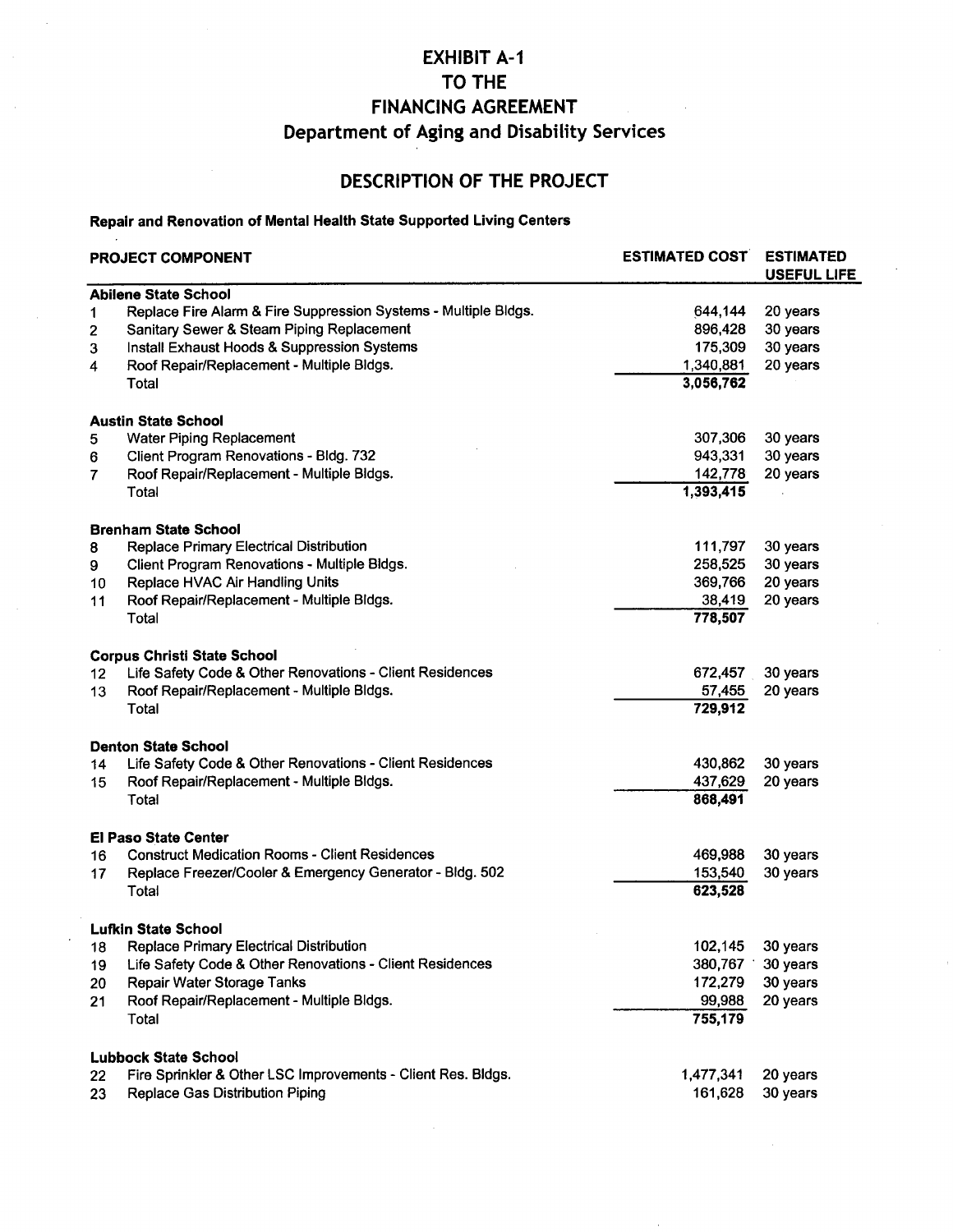# EXHIBIT A-1 TO THE FINANCING AGREEMENT Department of Aging and Disability Services

# DESCRIPTION OF THE PROJECT

| <b>PROJECT COMPONENT</b> |                                                                      | <b>ESTIMATED COST</b> | <b>ESTIMATED</b><br><b>USEFUL LIFE</b> |  |
|--------------------------|----------------------------------------------------------------------|-----------------------|----------------------------------------|--|
| 24                       | Roof Repair/Replacement - Multiple Bldgs.                            | 581,000               | 20 years                               |  |
|                          | Total                                                                | 2,219,969             |                                        |  |
|                          | <b>Mexia State School</b>                                            |                       |                                        |  |
| 25                       | Fire Sprinkler & Other LSC Improvements - Client Residences          | 741,890               | 30 years                               |  |
| 26                       | Replace HVAC Systems - Multiple Bldgs.                               | 183,159               | 20 years                               |  |
| 27                       | Replace Primary Electrical Distribution                              | 641,478               | 30 years                               |  |
| 28                       | Repair Water Storage Tanks                                           | 242,503               | 30 years                               |  |
| 29                       | Roof Repair/Replacement - Multiple Bldgs.                            | 1,493,390             | 20 years                               |  |
|                          | Total                                                                | 3,302,420             |                                        |  |
|                          | <b>Richmond State School</b>                                         |                       |                                        |  |
| 30                       | Roof Repair/Replacement - Multiple Bldgs.                            | 178,896               | 20 years                               |  |
|                          | Total                                                                | 178,896               |                                        |  |
|                          | San Antonio State School                                             |                       |                                        |  |
| 31                       | Repair & Paint Sidewalk Canopies & Roof Repairs                      | 280.740               | 20 years                               |  |
|                          | Total                                                                | 280,740               |                                        |  |
|                          | San Angelo State School                                              |                       |                                        |  |
|                          | Window Replacement, Fire Sprinkler & Other LSC Improvements - Client |                       |                                        |  |
| 32                       | Residences                                                           | 5.012.663             | 30 years                               |  |
| 33                       | Roof Repair/Replacement - Multiple Bldgs.                            | 24,518                | 20 years                               |  |
|                          | Total                                                                | 5,037,181             |                                        |  |
|                          | <b>Grand Total</b>                                                   | 19,225,000            |                                        |  |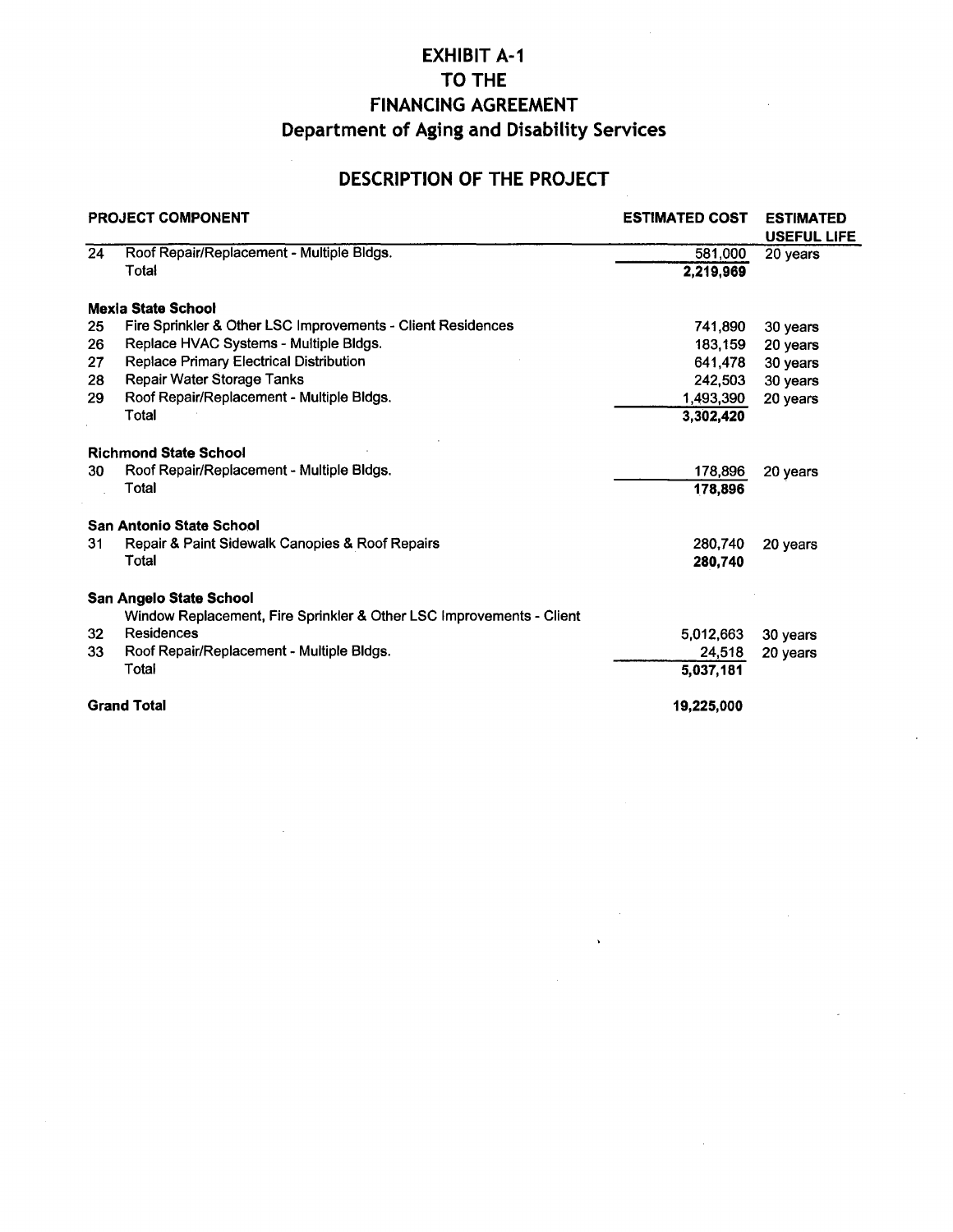# EXHIBIT **B** TO THE FINANCING AGREEMENT

# PROJECT COMPLETION SCHEDULE

| <b>EXPENDITURE</b><br>PERIOD<br>6 Months |  |
|------------------------------------------|--|
| 12 Months                                |  |
| 18 Months                                |  |
| 24 Months                                |  |

# PROJECTED PROJECT EXPENDITURES EACH PERIOD 9,000,000 14,000,000 18,000,000

 $\hat{\mathcal{A}}$ 

 $\hat{\theta}$ 

 $\sim$ 

19,225,000

Financing Agreement- Dept of Aging and Disability Services

B-1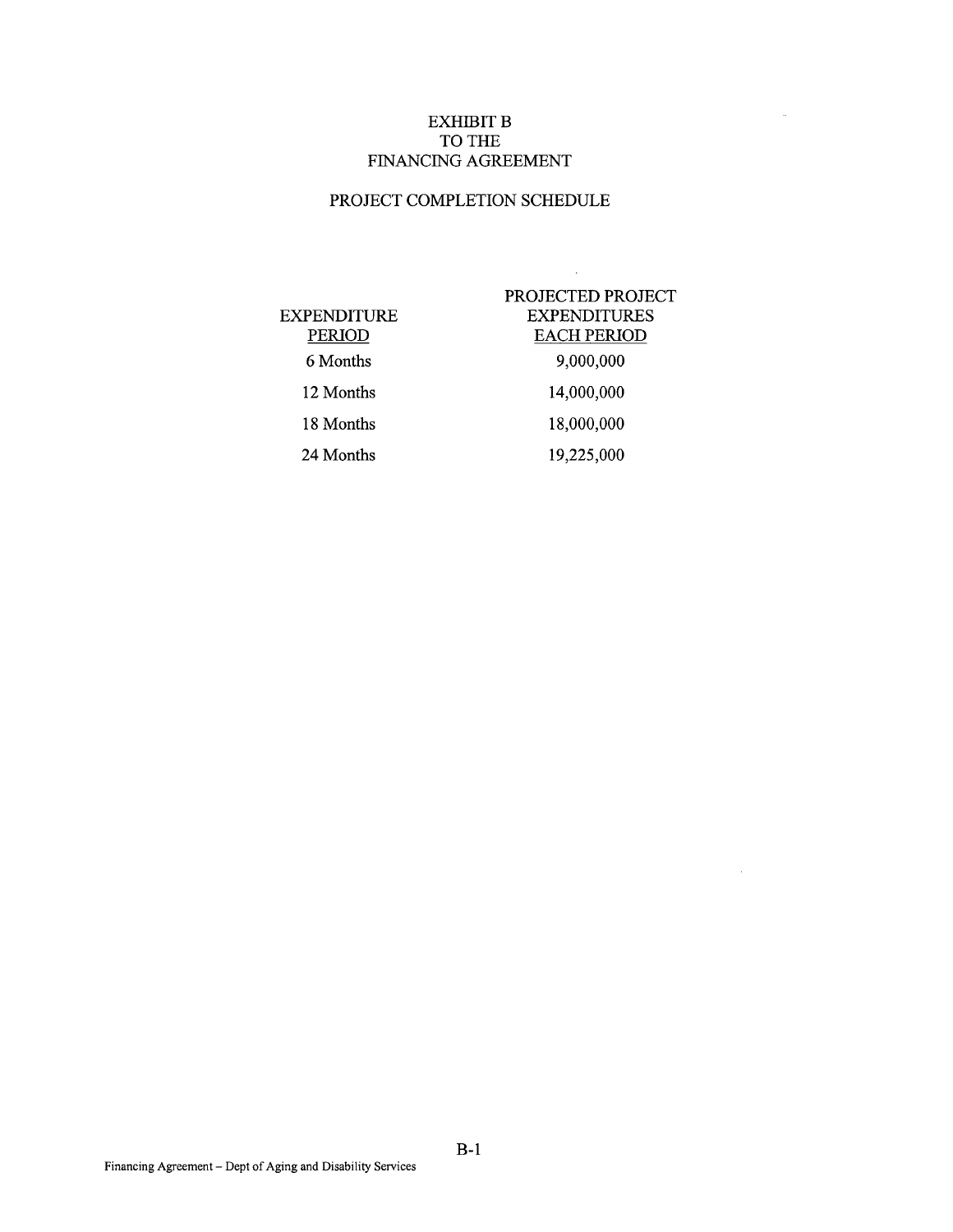# EXHIBIT C TO THE FINANCING AGREEMENT

## GOVERNMENTAL PROJECT APPROVALS

As of the Closing Date, the following licenses, permits, and other governmental approvals necessary to complete the Project have not been obtained (Describe each such approval (e.g., utility easement), stating for each (1) the identity of the Project facility (or facilities) for which such approval is required, (2) the primary requirements necessary to obtain such approval, and (3) the date that such approval is expected to be obtained):

**None** 

C-1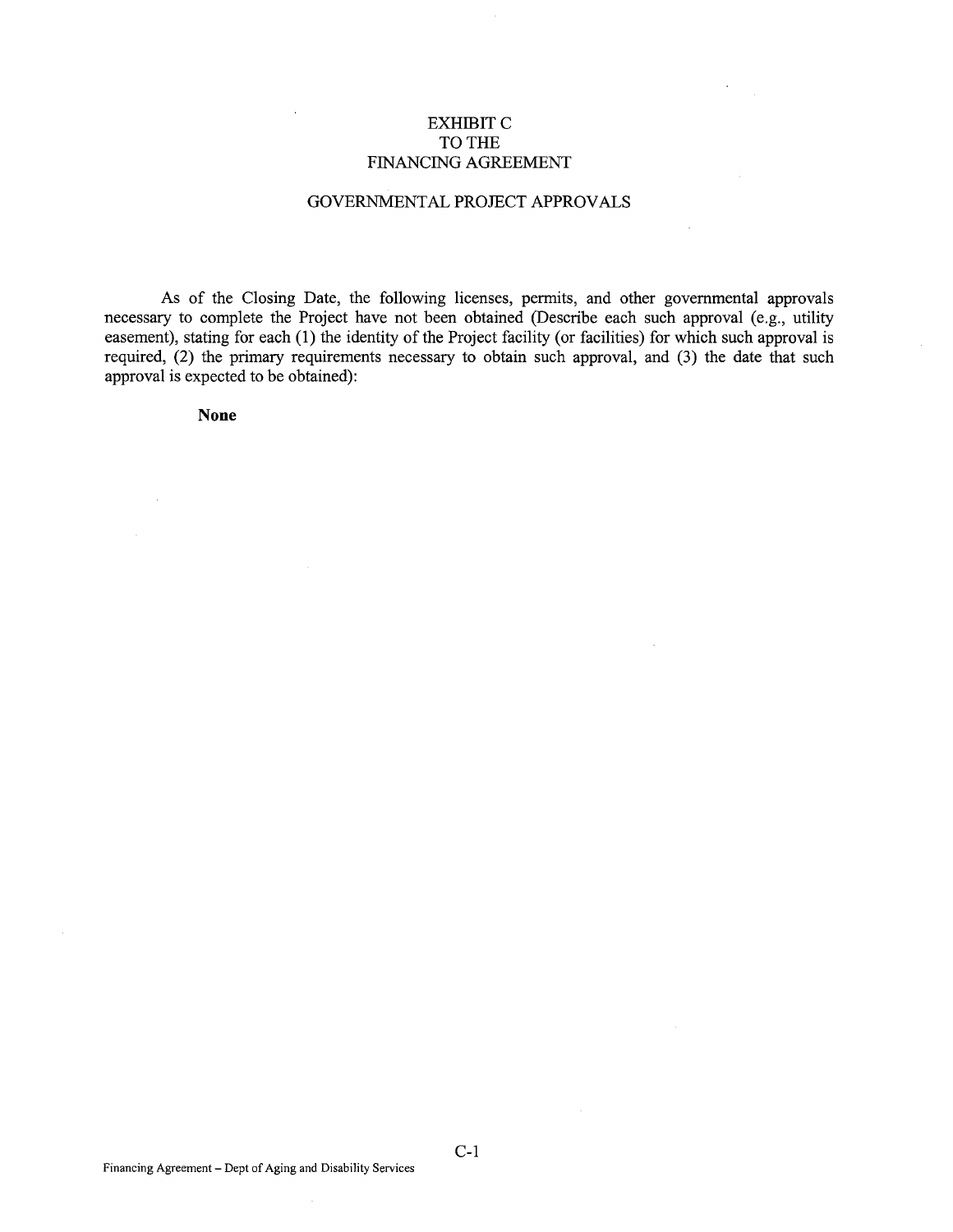# EXHIBITD TO THE FINANCING AGREEMENT

#### FORM OF DISBURSEMENT CERTIFICATE

#### DISBURSEMENT CERTIFICATE

The undersigned hereby certifies, on behalf of the DEPARTMENT OF AGING AND DISABILITY SERVICES (the "Qualified Agency"), as follows:

(a) The capitalized terms in this Certificate that are not herein defined shall have the meanings defined in the Financing Agreement, dated as of August 3, 2009, between the Qualified Agency and the Texas Public Finance Authority.

(b) The Qualified Agency (Agency No.[\_]) requests disbursement from the Project Fund to pay Project Costs in the aggregate amount of \$\_\_\_\_\_\_\_\_\_\_. The aggregate of all disbursements (including this disbursement) from the Project Fund requested by the Qualified Agency to date is \$

(c) The Qualified Agency certifies that all of the Project Costs constitute Capital Expenditures.

(d) Except as previously disclosed in writing to the Executive Director, the Qualified Agency is not in breach of any representation, warranty, or agreement in the Financing Agreement.

(e) The Qualified Agency reasonably expects to submit payment vouchers, in the aggregate amount of the disbursements requested by this Certificate, for the payment of the Project Costs for which disbursement is requested.

(f) For each item of Project Costs for which a disbursement of funds is requested, state the following information [attach separate sheet if necessary]:

| Program<br>Cost<br>Account | Appropriated<br>Fund<br>No. (D22)<br>Profile) | Agency Fund<br>No.<br>(D23 Profile) | Agency<br>General<br>Ledger<br>Account | Appropriation<br>Year | Amount of<br>Disbursement | Project<br>Identification |
|----------------------------|-----------------------------------------------|-------------------------------------|----------------------------------------|-----------------------|---------------------------|---------------------------|
|                            |                                               |                                     |                                        |                       |                           |                           |

IN WITNESS WHEREOF, the undersigned executes this Certificate on the date shown below.

DEPARTMENT OF AGING AND DISABILITY SERVICES

By: \_\_\_\_\_\_\_\_\_\_\_\_\_\_\_\_ \_ Authorized Representative Date: \_\_\_\_\_\_\_\_\_\_\_\_\_\_\_\_\_ \_

Financing Agreement- Dept of Aging and Disability Services

D-1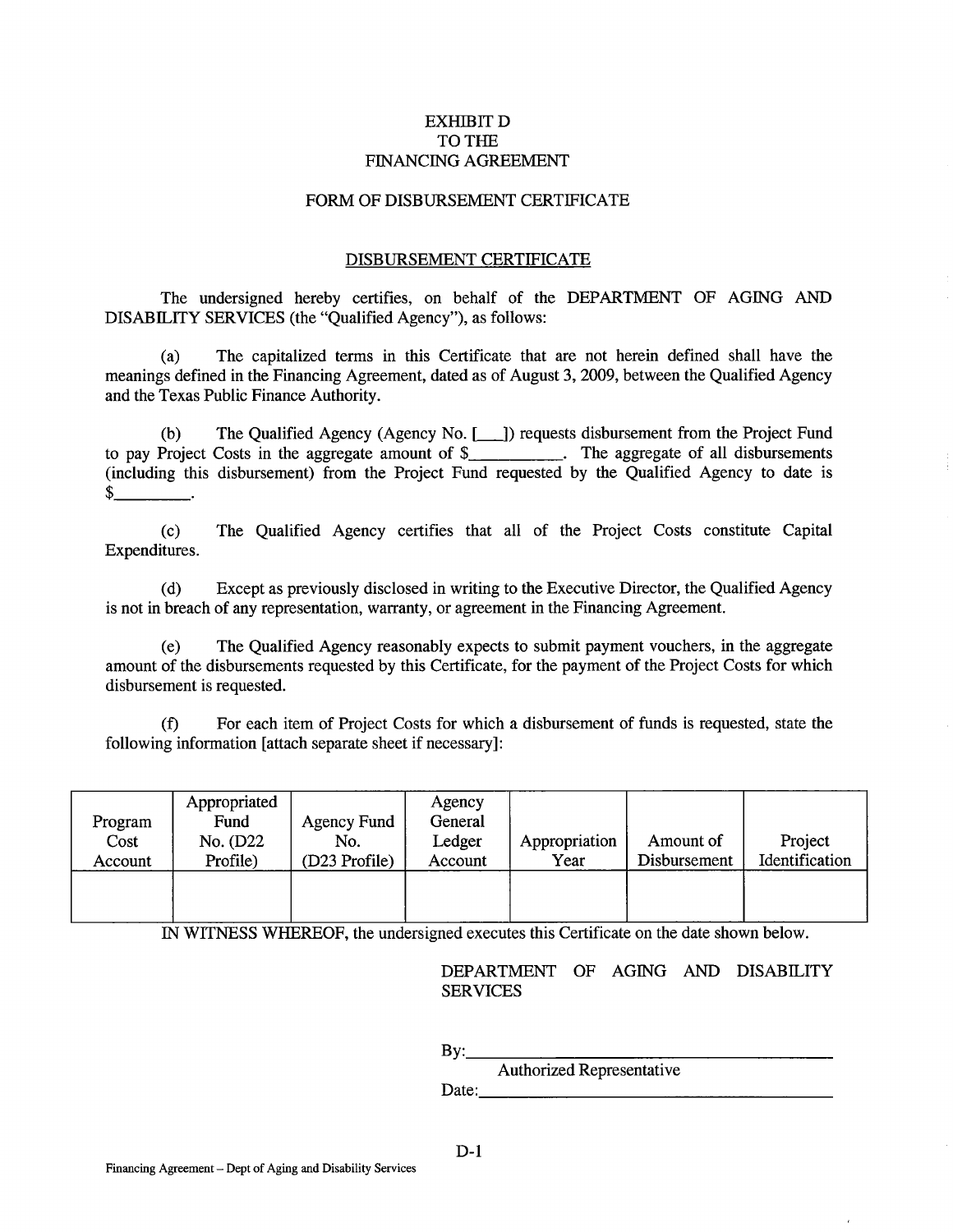# **EXHIBIT E** TO THE FINANCING AGREEMENT

#### MONTHLY STATUS REPORT INFORMATION

The monthly status report prepared by the Qualified Agency pursuant to this Financing Agreement shall contain the following information with respect to the Project:

- (1) identity of the Project Components (name, ID no., etc.) and the original date on which such Project Components were first financed hereunder;
- (2) fund number(s);
- (3) the budget amount for the Project Components (including adjustments, if any);
- (4) description of work category;
- (5) amount expended for reporting month;
- (6) total amount expended to date;
- (7) amount encumbered;
- (8) available balance;
- (9) percent work complete;
- (10) percent funds expended; and
- (11) narrative identifying any problems (including, without limitation, delays and cost overruns) and indicating whether such problems will substantially alter the work schedule or costs.  $\sim$
- (12) identify any use of the Project or facilities by any Person other than a state or local governmental unit.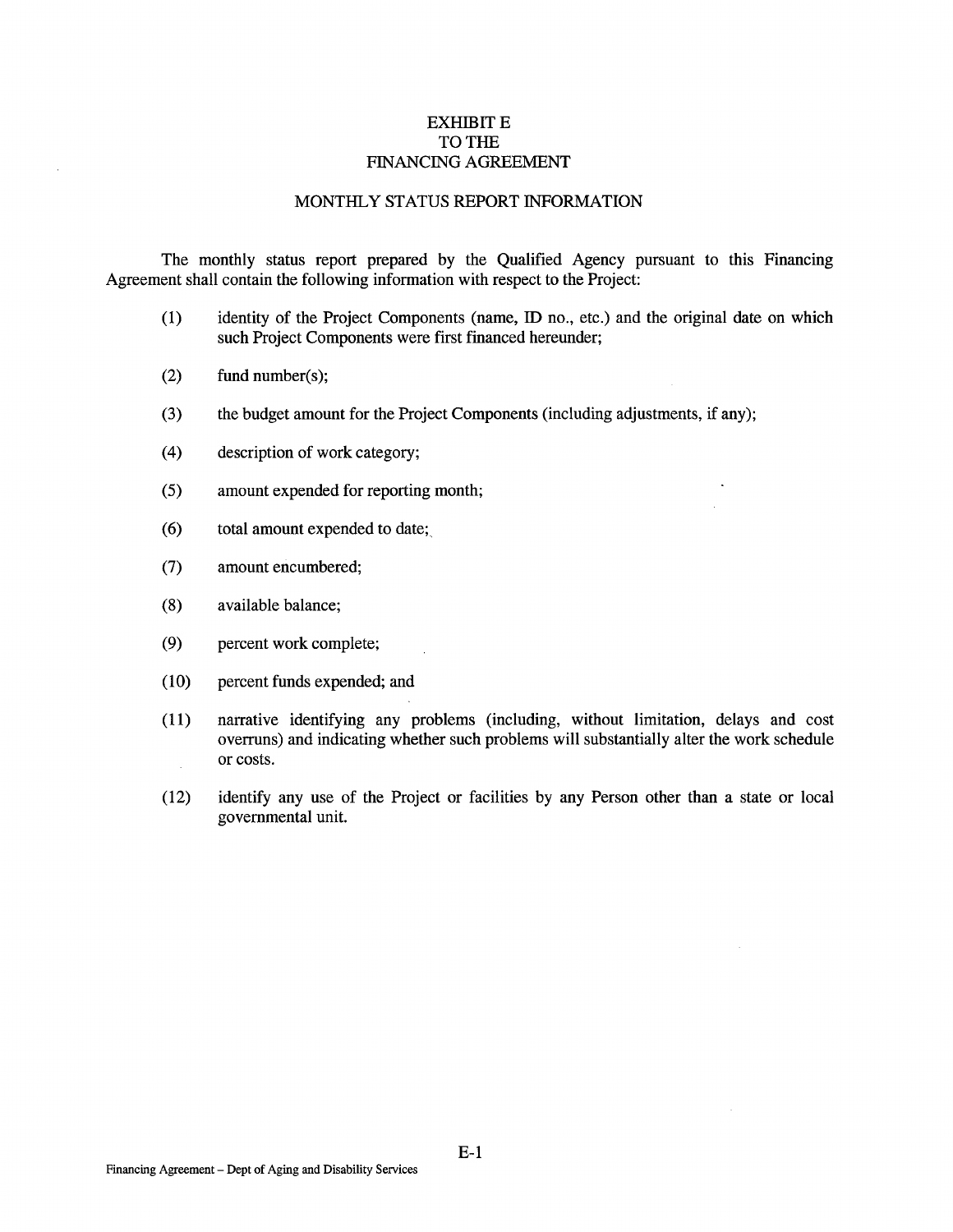# **EXHIBIT F** TO THE FINANCING AGREEMENT

# FORM OF PROJECT COMPLETION CERTIFICATE

### PROJECT COMPLETION CERTIFICATE

The undersigned hereby certifies, on behalf of the DEPARTMENT OF AGING AND DISABILITY SERVICES (the "Qualified Agency"), as follows:

(a) The capitalized terms in this Certificate that are not herein defined shall have the meanings defined in the Financing Agreement, dated as of August 3, 2009, between the Qualified Agency and the Texas Public Finance Authority.

(b) The Project was completed on (or no further proceeds of the Bonds are to be expended for Project Costs as of) *[insert date].* 

(c) Except for \$\_\_\_\_\_\_\_\_\_ (the "Retainage"), all Project Costs that have been incurred have been paid, and no further disbursements from the Project Fund for the payment of Project Costs will be necessary.

(d) The Retainage is sufficient to pay all claims (1) for the payment of any Project Costs that are not presently due, and (2) for the payment of any Project Costs the liability for which is being contested or disputed by the Qualified Agency.

IN WITNESS WHEREOF, the undersigned executes this Certificate on the date shown below.

DEPARTMENT OF AGING AND DISABILITY **SERVICES** 

 $Bv:$ 

Authorized Agency Representative

 $Date:$ 

F-1